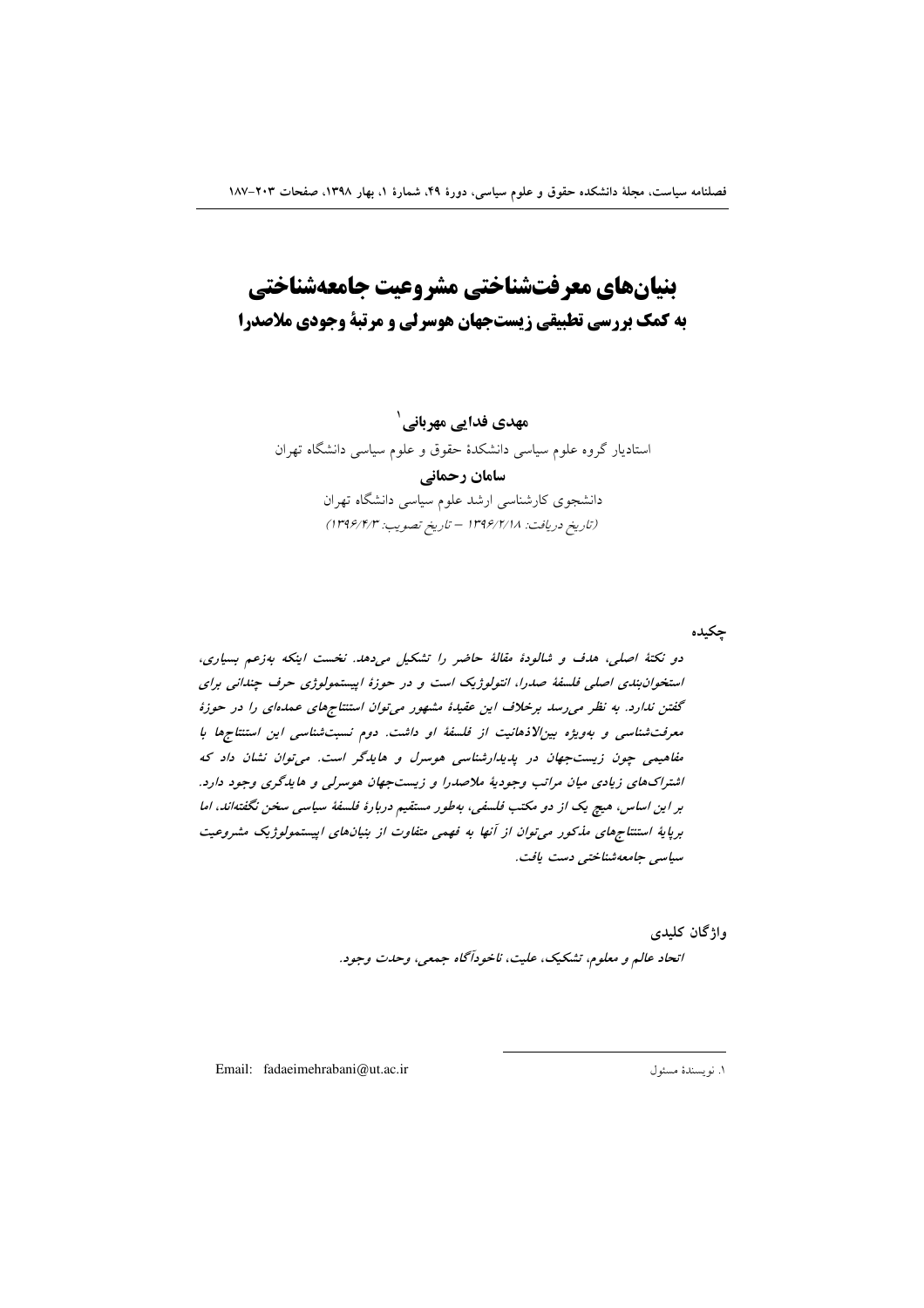#### مقدمه

فلاسفة اسلامی گرچه کمتر بهطور مستقیم دربارهٔ مفهوم مشروعیت سیاسی سخن گفتهاند، گهگاه بهعنوان مبحثی فرعی، در مباحث فلسفی خود، نیمنگاهی بدان داشتهاند. آنچه تاکنون از آثار ایشان در زمینهٔ مقولهٔ مشروعیت سیاسی، ذیل عنوان فلسفهٔ سیاسی اسلامی به ما رسیده است، در ادبیات سیاسی معاصر، «مشروعیت فلسفی» خوانده می شود. نظریههای مشروعیت فلسفی برأنند که با استفاده از استنتاجهای فلسفی، میتوان بهنحو «هنجاری» بایدهای یک نظام سیاسی و معیارهای «حقانیت» آن را تعیین کرد (هیوود، ۱۳۹۴: ۳۰۵). در همین زمینه، نظریهٔ مدینهٔ فاضلهٔ فارابی را میتوان از بارزترین انواع نظریهٔ مشروعیت فلسفی اسلامی دانست. فارابی در نظام فلسفی خود مشروعیت را صرفاً مختص عقل مستفاد (کامل،ترین درجهٔ عقل بشری) میداند (تُربن ١٣٧٣: ٢٣١-٢٣٠). نكتهٔ شايان توجه در اين نظريه آن است كه از نظر فارابي، عقل مستفاد فارغ از اینکه در عمل حاکمیت را بر عهده داشته باشد یا نه، دارای مشروعیت (حقانیت) است و حکام غیر او غاصب این مقاماند (قادری، ۱۳۹۱: ۱۴۵). مشابه چنین نظریهای را ابن سینا نیز در مورد مشروعیت نبی و خلفای شایستهٔ او داراست (ابن سینا: ۴۴۱). همچنین خواجه نصیرالدین طوسی قائل به مشروعیت عقل مستفاد، نبی یا امام منصوب از سوی نبی است، خواه حاکم باشد و خواه کسی به او التفاتی نکند (قادری، ۱۳۹۱: ۱۸۰).

اما در برابر مشروعیت فلسفی، فهم دیگری از مفهوم مشروعیت وجود دارد که به واکاوی علل پذیرش حاکمیت یک نظام سیاسی از سوی جامعه، فارغ از حقانیت أن میپردازد. این تلقی از مشروعیت که با اصطلاح «مشروعیت جامعهشناختی» شناخته میشود (میوود، ۱۳۹۴: ۳۰۵)، تقريباً هيچ جايگاهي در انديشهٔ فيلسوفان اسلامي گذشته نداشته است. اما مقالهٔ حاضر بر آن است که علی رغم این خلأ تئوریک، از خلال نظریههای فلاسفهٔ اسلامی، مباحثی را استنتاج کند که میتوان از آنها بهمثابهٔ سرآغاز نظریهپردازی پیرامون مشروعیت جامعهشناختی بهره جست.

در این زمینه سعی می شود به کمک نظریهٔ زیستجهان هوسرلی و مقایسهٔ تطبیقی آن با نظريهٔ مرتبه وجود صدرالمتألهين، خوانشي متفاوت و انضمامي از فلسفهٔ تشکیکی صدرا ارائه شود تا بتوان از این طریق، این فلسفه را به حوزههای کاربردی معرفتشناختی علوم و فلسفههای مضاف وارد کرد. بدیهی است در پایان مقاله نیز سعی اساسی بر آن است که با استفاده از چنین خوانشی از صدرا، مبانی معرفتشناختی مشروعیت جامعهشناختی بهعنوان یکی از دستاوردهای این بحث فلسفی واکاوی شود. برای تحقق این هدف، نظریهٔ وبر دربارهٔ مشروعیت، مبنای تحقیق حاضر قرار گرفته و نتایج فلسفی و معرفتشناختی مباحث زیر بر منابع سه گانه مشروعیت از نظر وی، یعنی سنت، کاریزما و قانون بهدقت بررسی شده است.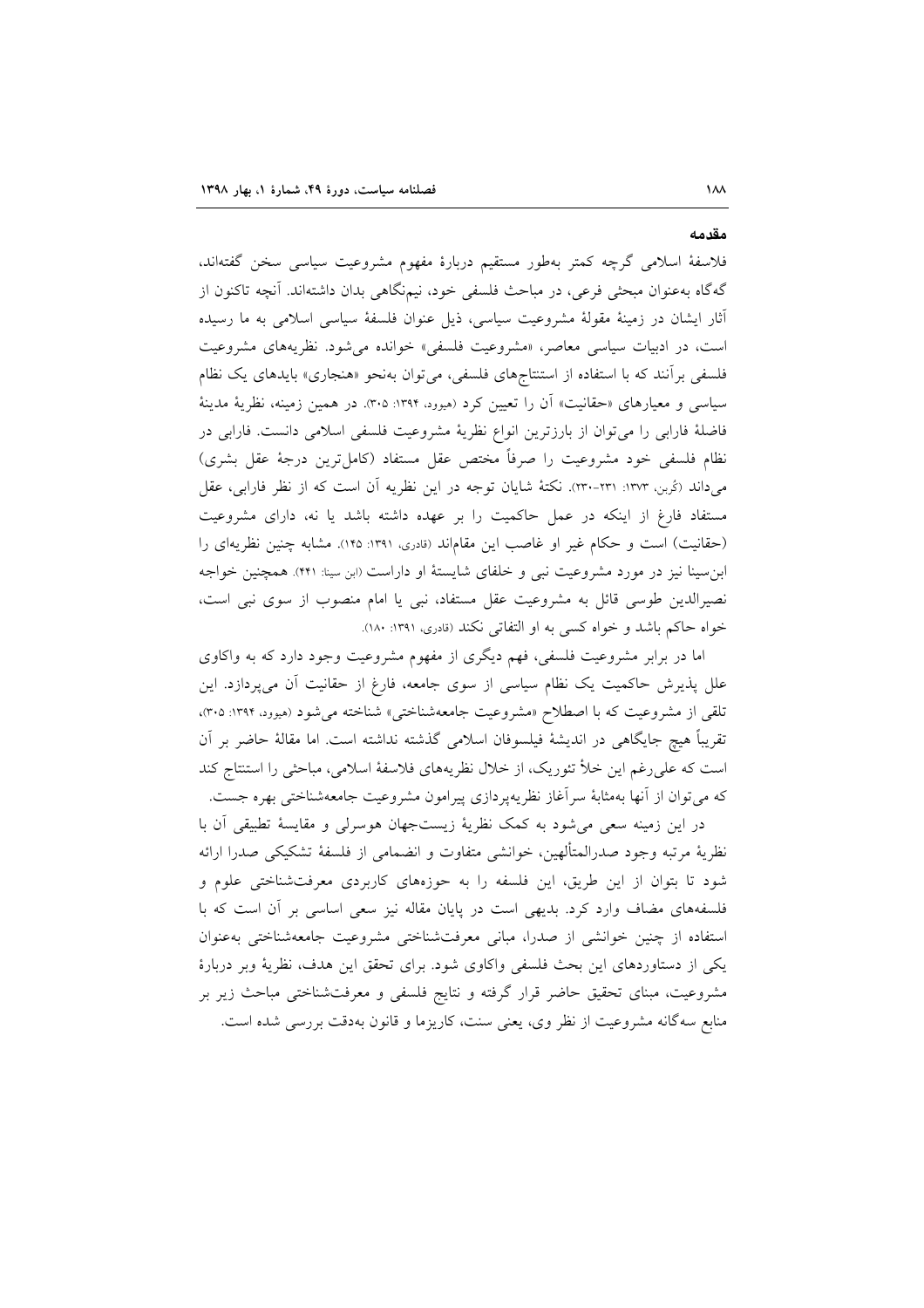#### يبشينة تحقيق

گرچه تا کنون آثار متعددی هم دربارهٔ فلسفهٔ هوسرل و هم ملاصدرا نگاشته شده است، بهترین اثري را كه مي توان پيشزدمينهٔ تحقيق حاضر دانست، كتاب «حيث التفاتي و حقيقت علم در يديدارشناسي هوسرل و فلسفة اسلامي» اثر سيد محمدتقى شاكرى است (ر.ي: شاكرى، ١٣٩٣). البته این کتاب به هیچوجه وارد دورهٔ سوم اندیشهٔ هوسرل که در آن اصلی ترین مباحث مرتبط با زیستجهان ابراز شده است، نمیشود، بلکه آنچنان که از نامش پیداست، تأکید اصلی بر مفهوم حيث التفاتي در انديشهٔ هوسرل و مقايسهٔ آن با مفهوم اضافهٔ اشراقيه در فلسفهٔ ملاصدراست. اما در مقالهٔ حاضر سعی شده است تا این تأکید به مقایسهٔ زیستجهان هوسرلی (و تا حدی هايدگري) با مفاهيم «اتحاد عالم و معلوم» و نيز «مراتب وجود» در فلسفهٔ ملاصدرا تغيير يابد.

از این٫رو سیر بحث بدین گونه خواهد بود که در ابتدا معرفی اجمالی از اندیشهٔ هوسرل و مفهوم زیستجهان صورت خواهد گرفت و پس از آن به تشریح فلسفهٔ صدرا و جایگاه زیستجهان در آن می پردازیم.

### بخش اول. زیستجهان در اندیشهٔ هوسرل

هوسرل اصطلاح زیستجهان ٰ را نخستین بار در دستنوشتههایش بهکار برد، اما تا زمان انتشار کتاب «بحران علم اروپایی و پدیدهشناسی استعلایی» در ۱۹۳۶ بحث وسیعی از معنای پدیدهٔ شناختی آن عرضه نکرد. او به این امید بنیاد پدیدارشناسی را پی افکند که خود را از ورطهٔ نسبی|نگاریهای روانشناسی تجربی، نوپوزیتیویسم، زیست|نگاری و طبیعتگرایی معاصرش برهاند (هوسرل، ادموند، ۱۳۷۲، ۴۱ و ۴۴). اما طرح مقولهٔ زیستجهان عملاً شکست او را در این آرمان نشان داد.

هوسرل در ابتدا در نظر داشت که پدیدارشناسی را همچون «علم کلّی» یا «علم دقیق» بهکار ببرد (خاتمی، محمود، ۱۳۸۱: ۹۸). در حقیقت پدیدارشناسی هوسرل در اصل، فلسفهٔ آگاهی است و اين فلسفة آگاهي سرانجام به خودشناسي (Husserl, Edmund, 1970: 15) مي/نجامد. اين مهم در واقع با تحلیل محتوای آگاهی صورت میگیرد، بهگونهای که مسئلهٔ پدیدارشناس دیگر نه انطباق دادههای ذهنی بر دنیای خارج، بلکه تحلیل خود دادههاست. هوسرل این موضوع را «بازگشت به خود اشیا» (Husserl, Edmund, 1993: 157) می نامد. از نظر او آگاهی همواره آگاهی از چیزی است و همواره با قصدمندی همراه است اعم از أنکه أن چیز واقعی یا تصوری یا مبتني بر تخيل باشد (Gurvich, 1966: 124). اين نسبت ماهيت التفاتي آگاهي را نشان مي دهد. این نسبت التفاتی در باطن هر بیانی که با تجربهٔ روانی رابطهای داشته باشد، نهفته است؛ برای

1. The life-world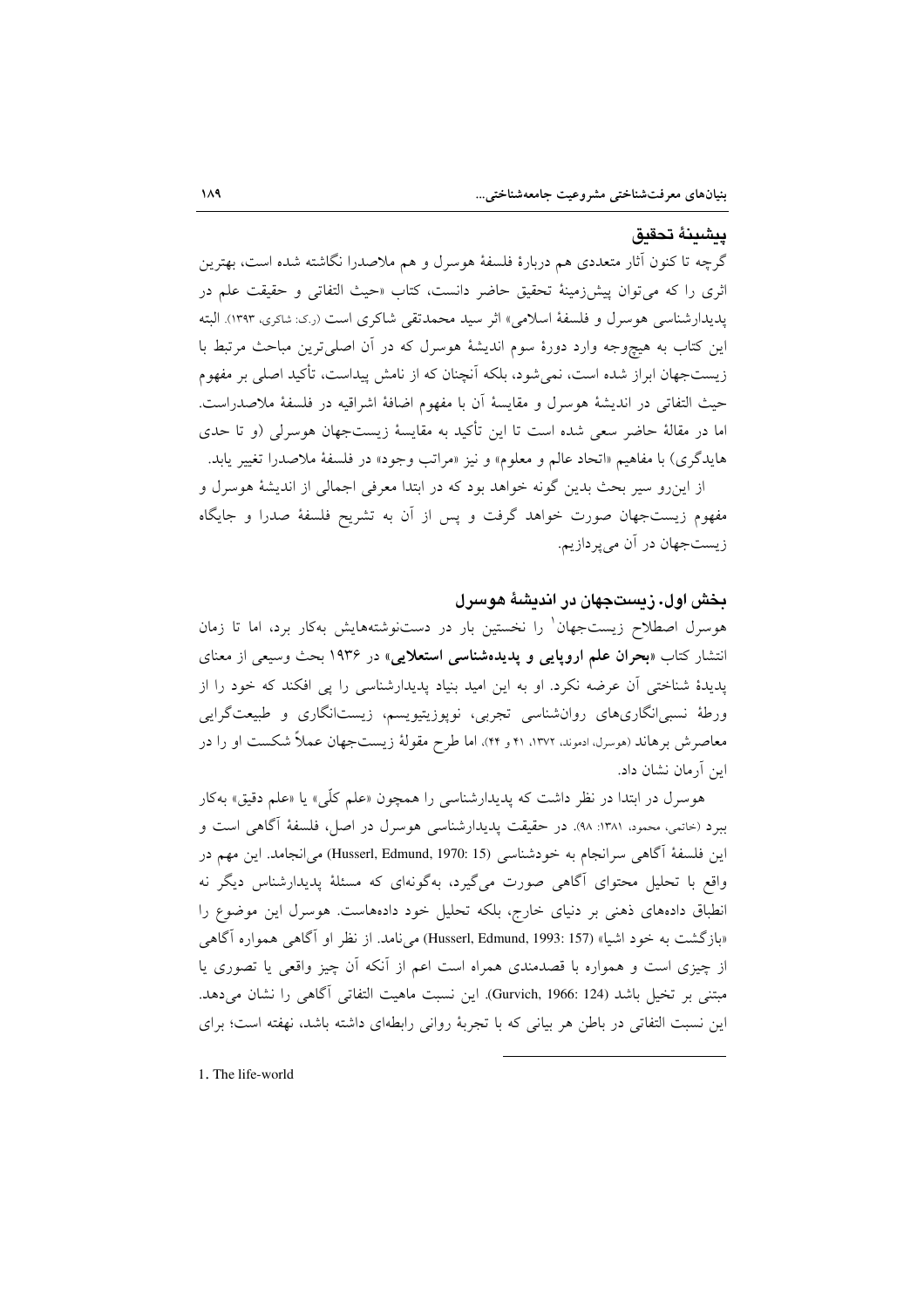مثال ادراکِ چیزی، به خاطر أوردن چیزی، تفکر دربارهٔ چیزی، امید به چیزی، ترس از چیزی و... (جمادی، ۱۳۹۲: ۱۱۹). در حقیقت این که ما همواره از چیزی آگاهیم، همان التفات است (Husserl, 1994; 75-77)

هوسرل برای بازگشت به خود اشیا از «اپوخه» یا «تعلیق» بهره میگیرد. انسان در طی اپوخه، فقط خود را می،یابد و از آن طریق، جهان را که در واقع جهانی است در ذهن ما بازمی یابد (Filmer & Philpson, 1972). ازآنجا که پدیدارشناسی به بررسی تجارب محض و آگاهی بشر از ابژه میپردازد، باید در آن از شهود بیeاسطه آغاز کرد، بدون آنکه پیشفرض خاصي لحاظ شود (34-33 :Husserl, 1983). در واقع پديدارشناسان سراسر جهان تجربي را در پرانتز میگذارند تا به جوهر آگاهی دست یابند (ریترر، جورج، ۱۳۸۶: ۳۲۹). نخستین پیشفرضی که در این حال باید به کنار نهاد، «دیدگاه طبیعی» است. دیدگاه طبیعی، بهطور خلاصه، عبارت است از این فرض متعارف که جهان خارج و مستقل از آگاهی من همچنان است که آنجاست. همین حکم به وجود عالم خارج است که در اَغاز باید در پرانتز شک قرار گیرد و تعلیق شود (Husserl, 1977: 312). او پس از آن از طریق «روش تغییر خیالی» سعی بر کشف ماهیت ذاتی پدیدهها داشت. در این روش سؤال این بود که در میان همهٔ تغییراتی که در تخیل و به دلخواه میتوان در مورد شیء تصور کرد، آن عنصر یا خصلت نامتغیری که در شیء یا رویداد مزبور می توان تصور کرد کدام است؟ آنگاه آن عنصر تغییرناپذیر همان ماهیت شیء محسوب می شود (رشیدیان، ۱۳۸۴: ۱۹۰)؛ اما نقش ذهن در این ماهیت بخشی، درآمدی شد برای ورود هوسرل به مقولهٔ زیستجهان؛ چه برای هوسرل، صورت یا ماهیت، فرامد خودِ آگاهی اند که طي فرايندِ ماهيتبخشي حاصل مي آيد (حاتمي، ١٣٨٢: ٧٥). اين امر بدين معناست كه برخلاف أرمان اولیهٔ هوسرل، پژوهشهای بعدی وی نشان داد که چیزی ذاتی بهعنوان ماهیت برای پدیدهها قابل دسترس نیست، بلکه همواره این ذهن است که با استفاده از پیشفرضهای خود و التفات به پدیدهها، بدانها معنا و ماهیت می بخشد.

چنانکه هوسرل در بحران نشان میدهد زیستجهان مفهومی بسیار پیچیده و مبهم است. عامترین برداشت از زیستجهان أن را بهعنوان جهان تجربهٔ روزمره، جهان انضمامی و جهان واقعي معرفي مي كند. افزونبر اين، زيستجهان، جهان مشترك، يعني جهاني است كه سوژههای دیگر در آن به سر می برند (سیاوشی، ۱۳۹۵: ۳۸). این مفهوم عام زیستجهان به عنوان جهان تجربهٔ روزمره و بهمعنای جهان سوبژکتیو است که سوژه در آن زندگی می کند و دیگران را که سوژه تشخیص داده می شوند نیز در بر می گیرد:

«بهعنوان مني شخصي و بي واسطة فعال در بدن منحصر به فردم متقوم شدهام ... و نيز سوژه یک زندگی قصدی انضمامی، سوژهٔ یک حوزه روانشناختی|م که با خودش و با جهان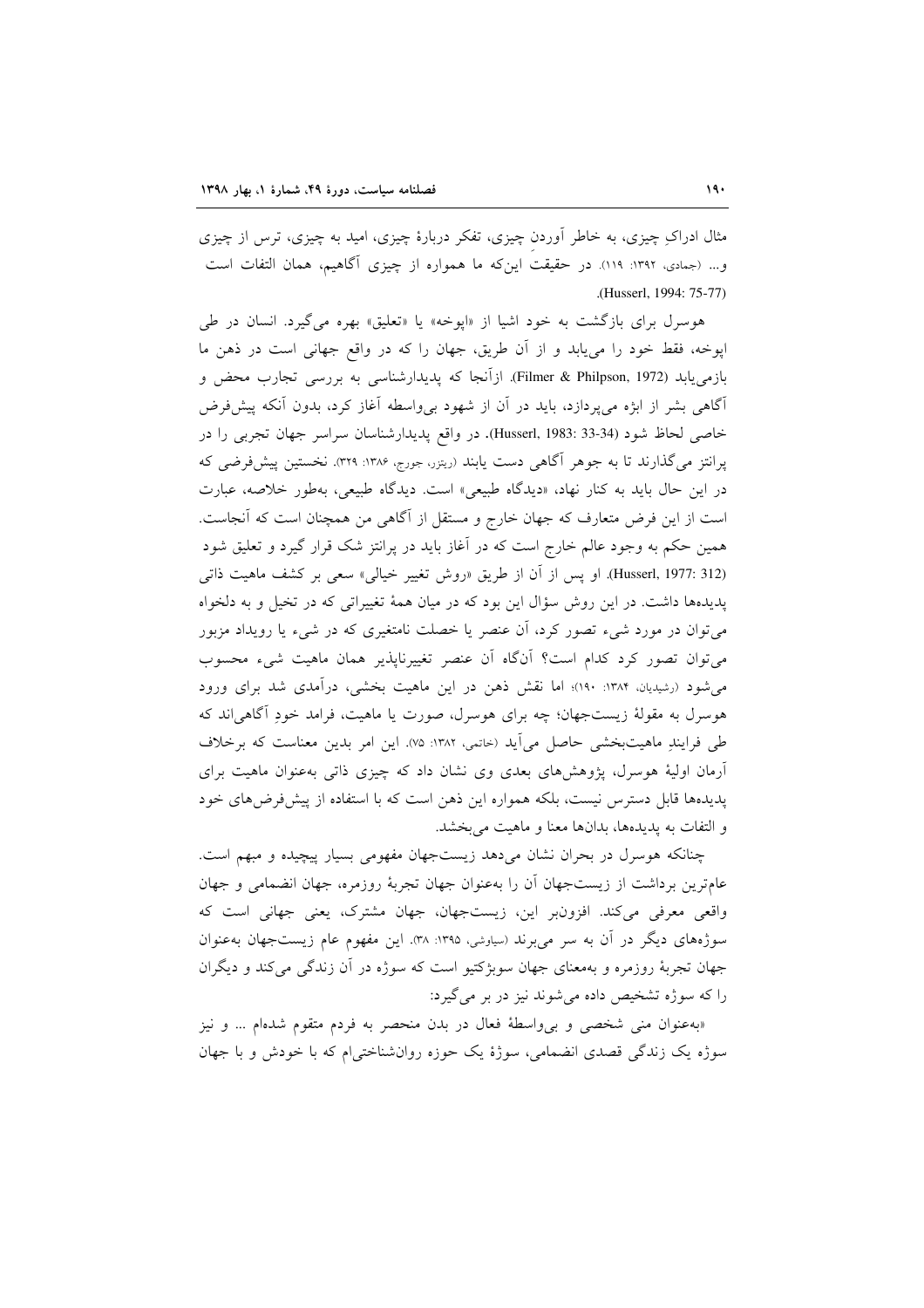ارتباط دارد. همهٔ این ساختها، با گونهبندیشان که در زندگی تجربی شکل گرفته است، و با صور آشنای جریان یافتن و ترکیبشان، در اختیار ما قرار دارند. ما قصدیتهای بسیار پیچیدهای را که این ساختها را متقوم کردهاند مطالعه نکردهایم. اینها حوزهٔ وسیعی از پژوهشهای ویژه را تشکیل میدهند که بر آن درنگ نکردهایم و نمیتوانستهایم درنگ کنیم» (موسرل، ۱۳۸۱: ۱۷۱).

همچنین این برداشت از زیستجهان، این مفهوم ضمنی را با خود دارد که زیستجهان وابسته به جهان فرهنگی نیز است. جهانی سرشار از معناست، اما معنایی که قرابت و بی واسطگی آن مسلم انگاشته می شود. بهوضوح چنین جهان فرهنگیای، جهانی نسبی است که در آن افرادی با فرهنگ مشترک زندگی میکنند. به عقیدهٔ لیوتار، هوسرل خود به تأثیر این نسبی گرایی تاریخی در جلد دوم بحران علوم اروپایی که از دیدگاه جامعهشناسی فرهنگی نوشته شده، اقرار داشته است (ليوتار، ١٣٧٥: ۴٢). نقطهٔ شروع جامعهشناسي يديدارشناسانه وجوه عینی است، لیکن این وجه عینی پدیدههای اجتماعی در جریان میان ذهنی، ما را به ساخت معنايي پديده رهنمون مي كند (Schutz: 143).

تحت تأثیر علم مدرن که توسط گالیله آغاز شد، جهان بهطور عینی حقیقی و معتبر علم، که در انديشة انسان غربي جديد بهعنوان واقعيت قلمداد مي شد جانشين زيستجهان يعني جهان تجربه مشترک، شده است. با این همه هوسرل چنین نظری را کاملاً غیر قابل قبول میداند. از أنجا که عالم علم بهعنوان رشتهای از ساختهای مثالی یا به گفته هوسرل فراساختار نظری– منطقی مشخص می شود، مفهوم و ادراک آن ماهیتی یکسان با هر نوع ایده نامتناهی از قبیل ایدههای هندسی دارد (سیاوشی: ۳۹).

هوسرل بر این باور است که «عملکردهای قصدی تجربه، که به لطف آنها اعیان صرفاً حاضرند... به لطف کارکردی پنهان ساخته میشوند که مرحله به مرحله شکل میگیرد، اما ما فقط نتايج أن را مي بينيم» (هوسرل، ١٣٨١: ١٧١). اين كاركرد پنهان در حقيقت ساخت عالم علم را بهعنوان یک دستاورد ذهنی مثالی سازی شده در می آورد. بهوضوح مثالی سازی نیز مستلزم فرض اموری است که مثالیت یابند. بنابراین عالم علم برحسب معنای درونیش بهمثابهٔ فراساختار باید اساسی داشته باشد که بتواند بر آن تکیه کند و براساس آن ساخته شود. این اساس چیزی جز زیستجهان و بداهت تجربهٔ مشترک نیست. در این بین این رسالت تاریخی فیلسوف است که با درک این مهم که میتوان زیستجهان را به گونههای مختلفی معنابخشی کرد، «معنای تاریخی پنهان در نظام مفهومی رسوبکرده را که امری مسلم و دادهشده مبنای کار خصوصی و غير تاريخي او قرار مي گيرد از نو زنده كند» (Husserl, 1970: 283).

به نظر هوسرل، حتى نتايج دقيق و انتزاعى علمى در بداهت ذهني- نسبى اى كه بهصورت شهودی در زیستجهان داده شده ریشه دارد: «امر ذهنی- نسبی... منبع بداهت و منبع تصدیق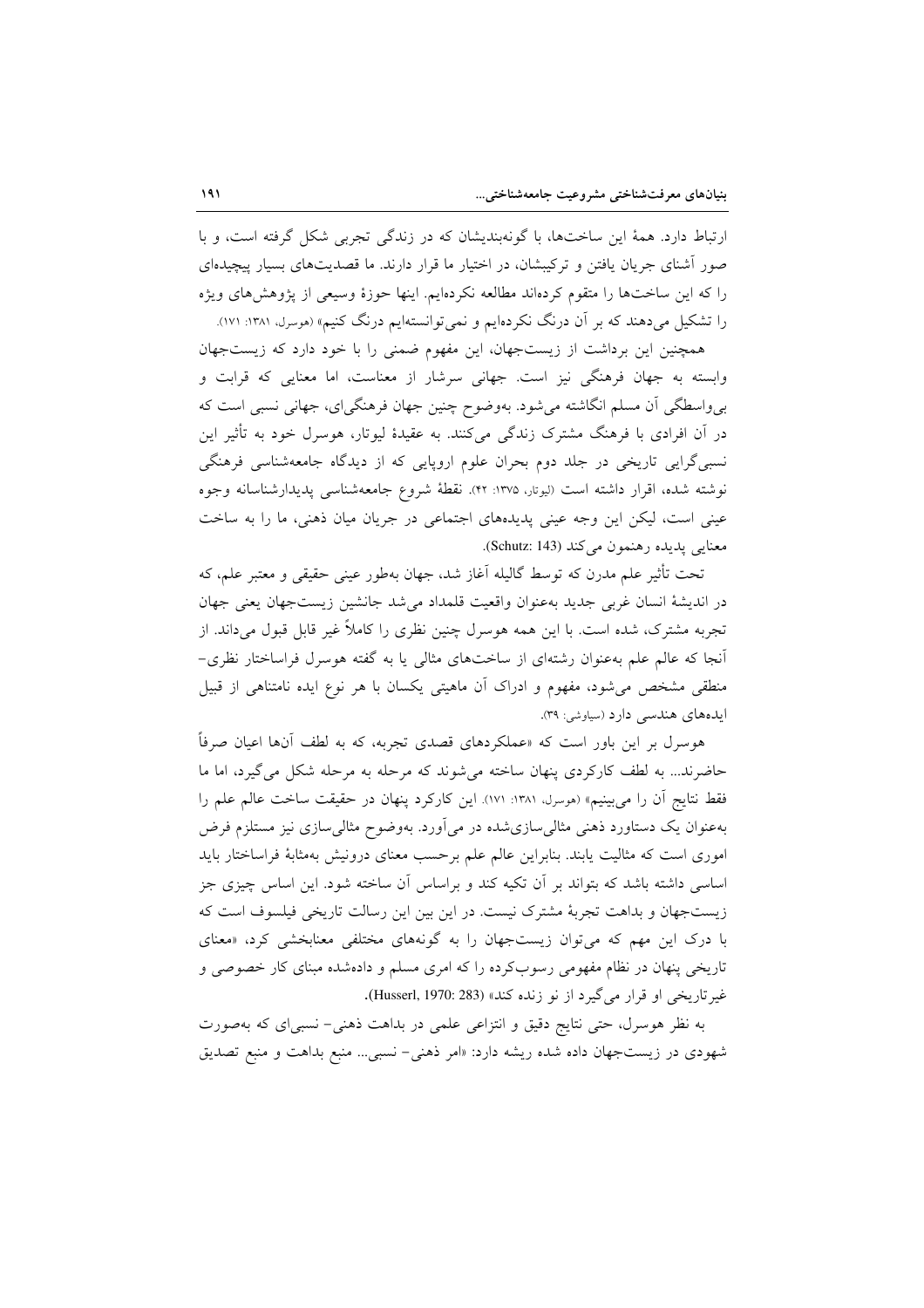است؛ أنچه در نهايت اعتبار وجودي منطقى نظري را براي هر گونه تصديق عيني بنياد مي نهد»  $-.$ (Ibid: 126)

واژهٔ بداهت نزد هوسرل به حضور «بهشخصه» یا خود بازنمایی شیء مورد نظر دلالت دارد. اعتبار و توجیه نهایی تمام حقیقت نظری اعم از منطقی، ریاضی، علمی در بداهتهای زیستجهان ریشه دارد. بنابراین جایگاه ممتازی که هوسرل به بداهتهای زیستجهان در نسبت با بداهتهای نظریه عینی و علمی میدهد، بهمعنای زیربنا بودن بداهتهای زیستجهان است. هوسرل زیستجهان را «قلمرو بداهتهای اولیه» می داند. در توصیف او «نظریهٔ عینی بهمعنای منطقی آن و بهطور کل<sub>ی</sub> علم بهمثابهٔ تمامیت نظریهٔ حملی، نظام عباراتی که به «نحو منطقی» بهمثابهٔ «گزارههای فی نفسه»، «حقایق فی نفسه» در نظر گرفته می شوند و به این معنا از نظر منطقی به هم مرتبطاند، در زیستجهان و در بداهتهای اولیه متعلق به آن ریشه دارند و بر حسب این ریشه داشتن، علم عینی به جهانی که ما همیشه در آن زندگی میکنیم ارجاع معنایی همیشگی دارد» (رشیدیان، ۱۳۸۴: ۵۶۲ و ۵۶۳). به بیان روشن تر، زیستجهان نقش «معنای اعتباربخشی دائمی» را برای نظریههای علمی فراهم میکند که دانشمند همهٔ فرضهای بدیهی اش را از آن بهدست می آورد.«جهان زندگی برای ما که با بیداری در آن زندگی می کنیم همیشه هماکنون حاضر است، از قبل برای ما وجود دارد و زمینهٔ همهٔ پراکسیس نظری یا فوق نظری را تشکیل می،دهد... چیزها، اعیان، اصولاً فقط بهنحوی که ما از آنها بهعنوان چیزها یا اعياني در درون افق جهان آگاهي داريم» (Husserl, 1970: 142 , 143) براي ما معنا مي يابند.

ازآنجا که زیستجهان قبل از هر تفکر علمی داده شده است، مسئلهٔ اصلی یافتن شیوهٔ وجود زيستجهان اوليه است (Husserl, 1970: 123). به بيان ديگر پرسش اصلي اينجاست كه چگونه در تجربهٔ عادی، ما بهمثابهٔ موجودات انسانی خود را در زیستجهان می یابیم؟ هوسرل برای پاسخ به این پرسش به طرح کلی منتظم ساختهای زیستجهان مبادرت میورزد. بیخبری از این ساختها بهطور کامل برای زندگی روزمره موجه و پذیرفتنی است؛ ما در زندگیمان بههنگام بیداری، کار، تفریح، دستوپنجه نرم کردن با کسالت و نگرانی، یا صرفاً به هنگام وقتگذرانی نیازی به فهمیدن این موضوع نداریم که چگونه زیستجهان در نقش «خاک زيرين» براي حقايق نظري عمل مي كند (Husserl, 1970: 124). با اين همه، هوسرل چنين تحقیقی را ضروری میداند و معتقد است که ما به چیزی نیاز داریم که حقیقتاً «اول»، حقیقتاً «اوليه» و در واقع فراعلمي باشد. آنچه ضروري است مطالعهٔ «شهود صرفاً ذهني- نسبي جهان زندگی ماقبل علمی» است (Husserl, 1970: 125). برای مواجه شدن با این مسئله باید رشتهای از اپوخهها طی شود که هر یک گامی برای ورود به ژرفای مسئلهٔ پیش رو را فراهم میکند. نخستین گام این نوع جدید علم مستلزم «اپوخهٔ همهٔ علوم عینی» است؛ یعنی خودداری از «تمام علائق عینی، نظری، کل اهداف و کنشهایی که مخصوص ما بهمثابهٔ دانشمند عینی یا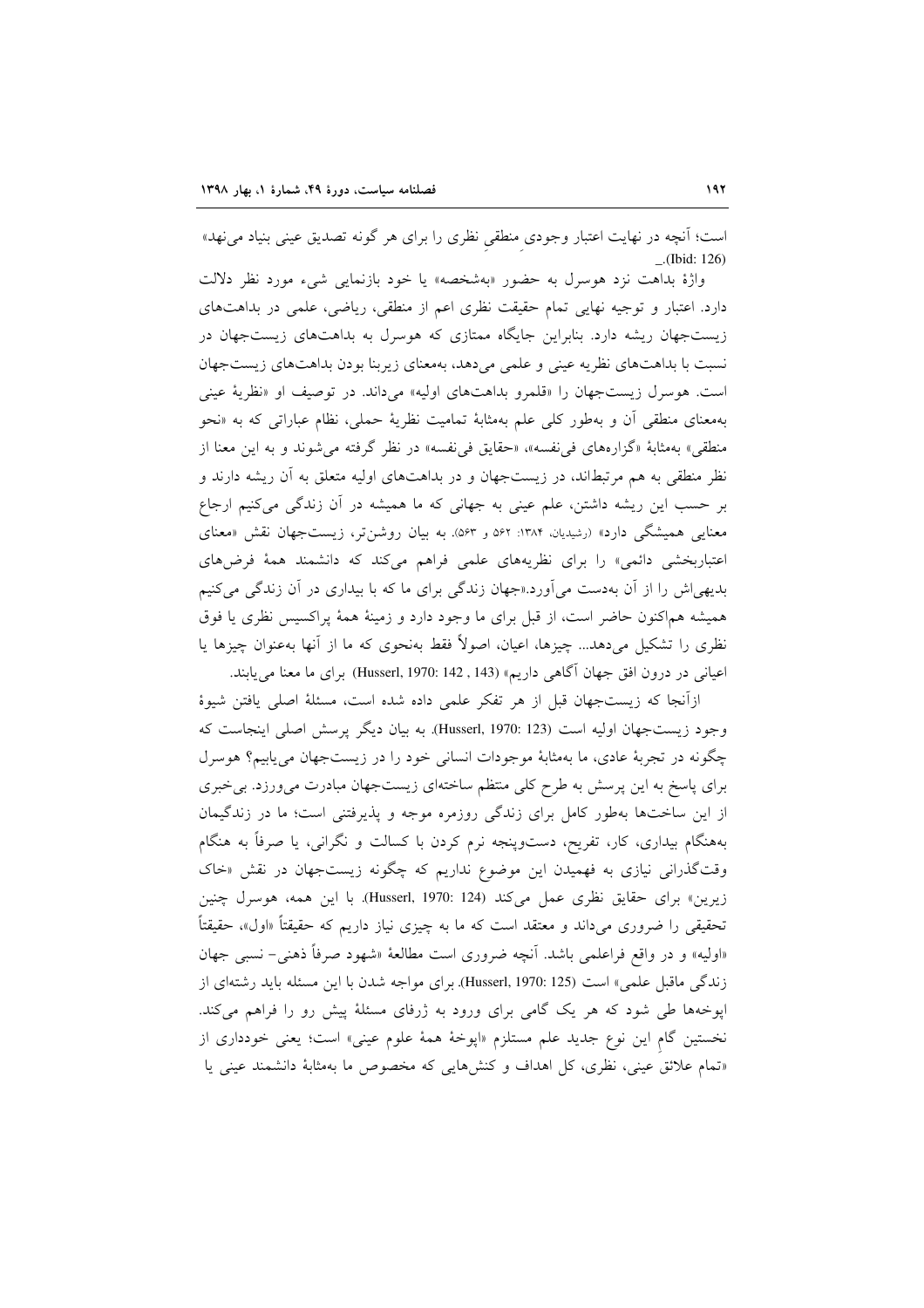حتى صرفاً بهعنوان علاقهمند به علم هستند» (Husserl, 1970: 135). البته ايوخه نهتنها به نظريهها و نتايج خاص، بلكه به خود ايدهٔ علم عيني نيز مربوط مي شود. ما بدون اينكه بصيرت نسبت به این ایده بهمثابهٔ نیروی محرکهای در حیات فرهنگیمان را از دست بدهیم، باز هم باید از برانگيخته شدن و متعين شدن توسط آن يرهيز كنيم (Gurwitsch, 2009: 476-477).

اما دقیقاً در همین جا، یعنی تعیین ساختهای زیستجهان که زیربنای فهم ما تلقی می شوند به بن بست می رسد. درحالی که به نظر می رسد به کمک مفهوم مرتبهٔ وجودیه در فلسفهٔ صدرا میتوان توضیح منسجمی از این ساختها ارائه داد که نوعی جبر حاکم بر معرفتاند. در ادامه به توضیح این مهم میپردازیم.

## بخش دوم. معرفتشناسی صدرایی ۱. نگاه ملاصدرا به مقولهٔ علم

اصولاً هنگامی که سخن از علم و معرفت به میان می آید، سه مقولهٔ ادراک، مدرک و مدرک به ذهن متبادر می شوند. ملاصدرا بهعنوان فیلسوفی وجودشناس که مباحث معرفت شناسی را مطرح می کند، از اصل هستی (مدرک) آغاز میکند، و پرداختن به ادراک و مدرک از فروع نگاه او به هستی قلمداد می شود. تمرکز بر اصل هستی و ویژگیهای آن نظیر وحدت، بساطت، و صرافت، داوری خاصی را نسبت به نوع معرفت از آن در اختیار میگذارد و سبب می شود که تمایز ویژهای میان بود و نمود، یا بهعبارت آشناتر ظاهر و باطن قائل شد. ملاصدرا در یکی از تعاریف خود دربارهٔ علم میگوید: علم امری سلبی همانند تجرد از ماده نیست و نیز امری اضافي يا بالقوه نمي باشد، بلكه امرى بالفعل وجودي است؛ ونه هر وجود بالفعلي، بلكه وجود (بالفعل) خالصی که غیرمشوب به عدم است، و شدت علم بودنش به همان اندازهٔ خلوصش از عدم است (ملاصدرا، ۱۹۹۰: ۲۹۷). و در برخی موارد نیز میگوید: علم امر مجرد نزد جوهر ادراككننده است (ملاصدرا، ۱۹۸۱: ۲۹۰). اين سخن ملاصدرا دائر مدار نظرية انقلاب معرفتي اوست. ملاصدرا در مقابل فلسفة مشاء به انقلابی عظیم در معرفت، دست یافته است؛ به این معنا که اگر تا قبل از او در فلسفهٔ ارسطویی- اسلامی، مسیر معرفت از خارج به ذهن بود و ذهن اَینهای منفعل یا لوح نانوشتهای بیش نبود، در نظر ملاصدرا، به تعبیر خود او دقیقاً عکس این مطلب برقرار است (علمی سول و لعل صاحبی، ١٣٩٢: ٨٩). از نظر او، نفس انسان بهگونهای خلق شده است که توانایی ایجاد صور اشیای مادی و مجرد را در درون خود دارد. زیرا نفس از سنخ ملکوت و عالم قدرت است و در نتیجه می تواند صورتهای اشیا را نه منعکس، بلکه در خود انشا کند (شاکری: ۲۴۵). برای فهم چگونگی این انشا، ضروری است که با بررسی سیر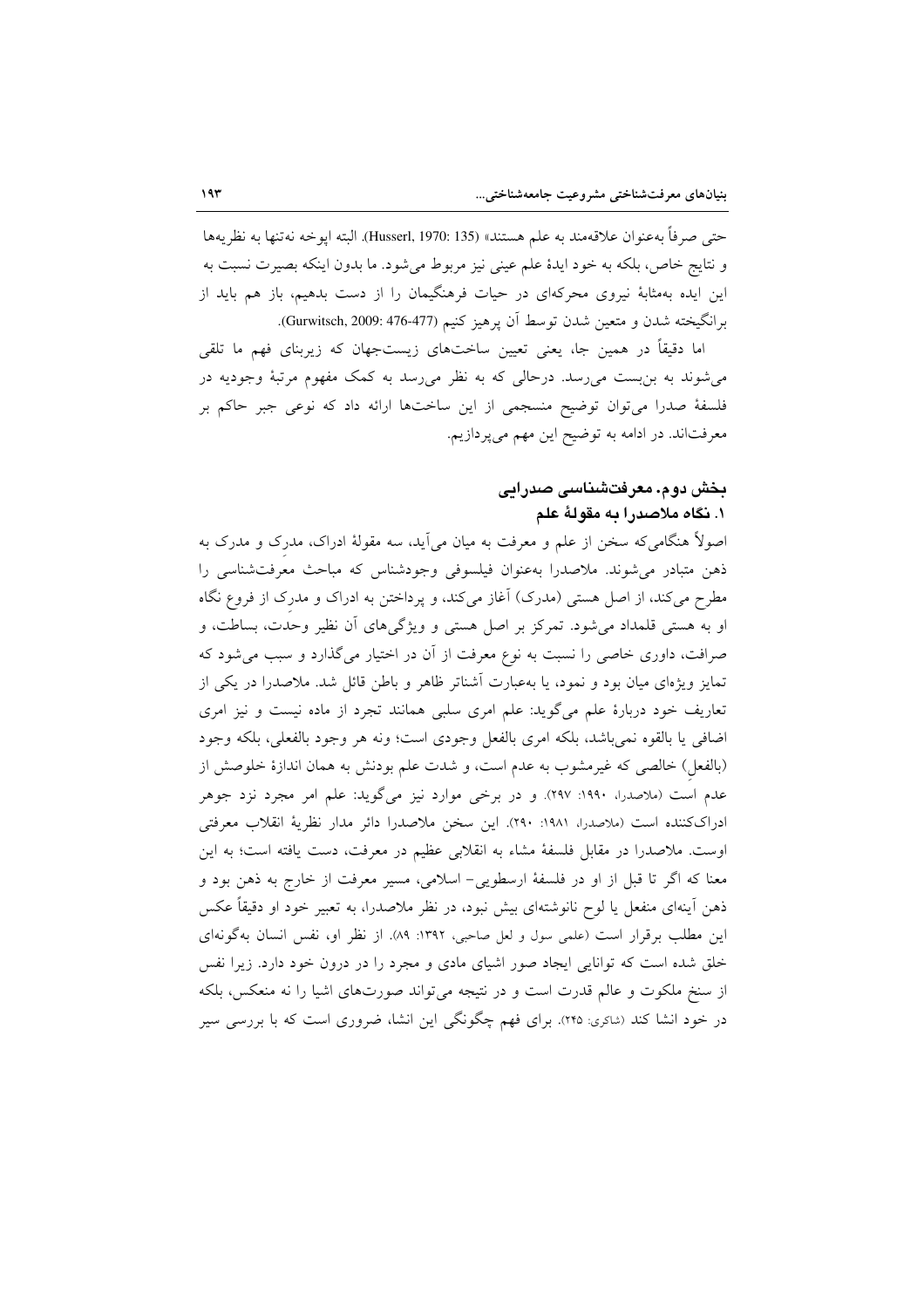استدلالی صدرا آنچه را که در اصطلاح آشنایان با فلسفهٔ صدرا، اتحاد عاقل و معقول خوانده می شود بررسی کنیم.

## ٢. سير استدلالي صدرالمتألهين

۲ . ۱. استدلال اول: کاوش در رابطهٔ علی

بهطور خلاصه اساس استدلال صدرا در مسئلهٔ علیت به اثبات وحدت علت و معلول از طریق تحلیل ربطی است. اگر بیذیریم که علت چیزی است که به معلول وجود میدهد، باید پذیرفت که این امر بدون نحوهای از ارتباط میان این دو محال است. چه اگر علت هیچ ارتباطی با معلول نداشته باشد، چگونه می تواند بر آن تأثیر بگذارد. از طرفی فرض هر گونه ارتباط مستلزم تناقض است؛ چراکه پیش از به وجود آمدن معلول، هنوز معلولی وجود ندارد که علت، امكان ارتباط با أن را داشته باشد (مصباح يزدي، ١٣٨٩: ٣٧). بهعبارت ديگر هر ارتباطي مستلزم وجود دو طرف است؛ اما در علیت، طرف دوم پیش از تحقق علیت هنوز وجود ندارد. بنابراین متوقف کردن تکوین علیت (به وجود آمدن معلول) بر ارتباط علت و معلول از اساس دارای تناقض است. این استدلال نتیجهٔ تکاندهندهای در پی خواهد داشت: اینکه معلول نه شیئی مستقل، بلكه صرفاً جزئي (افاضهاي) از ذات علت است (عبوديت، ١٣٨٧: ١٧٣)؛ (زير ا بر قراري رابطه با معدوم و اثرِگذاری بر آن محال است) (عبودیت، ۱۳۸۷: ۱۷۳). از این رو صدرا تنها راه قائل شدن به این «وحدت در کثرت» (یکی بودن علت و معلول در عین دوگانگی آنها) و در عین حال نيفتادن در ورطهٔ جزء و كل را در «تشكيكي» دانستن رابطهٔ علت و معلول مي بيند (اكبريان، ۱۳۸۶: ۵۸۴). تشکیک بهمعنای قائل شدن به غیریت نه از طریق دوانگاری و ثنویت، بلکه از طریق شدت و ضعف است در یک شیء واحد است (الطباطبایی، ۱۴۱۶: ۱۹)؛ یعنی گرچه معلول چیزی جز علت نیست، وجود آن ضعیفتر و در واقع تجلی و پرتوی از علت است (عبودیت، ۱۳۸۷: ۱۷۳). صدرا این ضعف را با اصطلاح «حد زدن به وجود علت» تبیین می کند.

٢. ٢. استدلال دوم؛ وحدت وجود، نتيجةَ انتولوژيک تحليل رابطةَ على صدرا با فرض صحت تحلیل صدرا از علیت، اگر بتوانیم ثابت کنیم که در جهان تنها یک سلسلهٔ علی –معلولی وجود دارد، با توجه به وحدت علت و معلول (که در مباحث بالا شرح أن رفت) بهراحتی می توان وحدت وجود را در جهان استنتاج کرد. در این زمینه استدلال صدرا را به سادهترين وجه ممكن شرح مىدهيم:

باید پذیرفت که در جهان حداقل یک موجود مستقل غیر معلول وجود دارد، چراکه در غیر این صورت، همهٔ موجودات معلول خواهند بود و چون ثابت شد که معلول اساساً وجود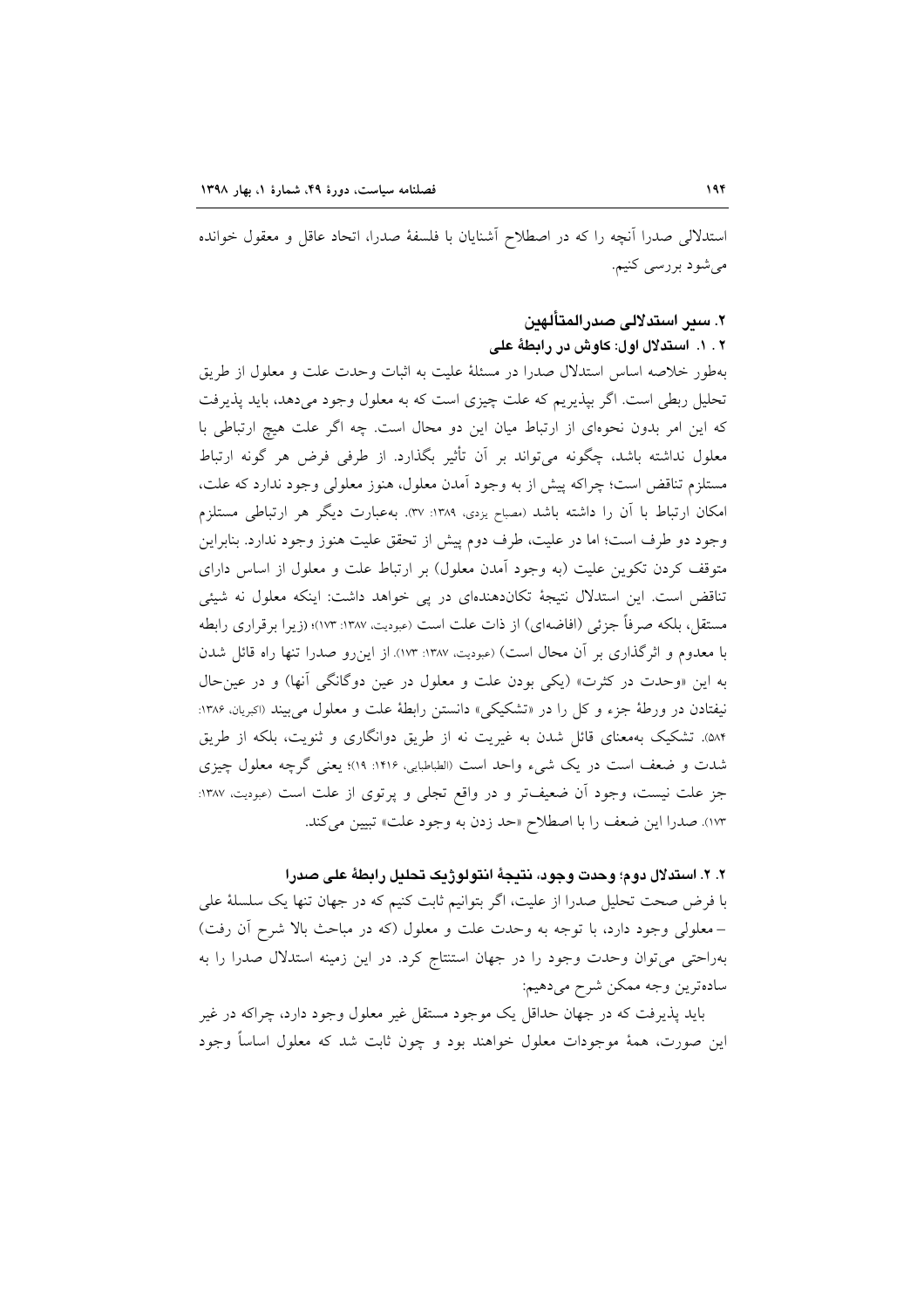خارجی ندارد و چیزی جز همان علت (لیک در مرتبهای ضعیفتر) نیست، قائل شدن به معلول بودن همه چیز مستلزم قائل شدن به محض نبودن جهان است. حال این موجود مستقل از دو حال خارج نیست. یا کامل مطلق است (یعنی هر کمال وجودی را داراست – به یک معنا خداست) یا کامل مطلق نیست. در صورت دوم، می توان فرض کرد که ممکن است موجود كاملٍ تر از آن نيز موجود باشد (به اين معنا كه عين كمالات آن شيء مستقل را داشته و افزون بر آن کمالات دیگری نیز داشته باشد). در این صورت ممکن است (بلکه قطعاً) آن موجود كاملٍ تر كه عين كمالات اين شيء مستقل جزئي از ذات آن است، علت آن باشد. اين يعني ممكن است أن شيء مستقل، معلول شيء كامل تر از خود باشد؛ حال أنكه ما مي دانيم شیء مستقل ممکن نیست معلول چیز دیگری باشد. بنابراین هر موجود مستقل در جهان، کامل مطلق نیز است (مصباح یزدی: ۴۲). از طرفی می توان ثابت کرد که در جهان بیش از یک کامل مطلق وجود ندارد، چراکه اگر وجود داشته باشد، این امر مستلزم آن است که همهٔ آنها همهٔ كمالات يكديگر را داشته باشند (وگرنه كامل مطلق نيستند) در نتيجه همهٔ أنها عين يكديگرند و این نیز یعنی همهٔ آنها یکی هستند و هیچ تفاوتی بین آنها نیست (مصباح یزدی: ۳۷۸). از سوی دیگر، چون هر مستقلی کامل مطلق است و در جهان تنها یک کامل مطلق داریم، در جهان تنها یک موجود مستقل داریم که معلول چیز دیگری نیست. واضح است که با این بیان (اثبات یکتا بودن مستقل کامل مطلق) وحدت وجود را ثابت کردهایم؛ چراکه بنابر بیانهای گذشته، هر آنچه غیر آن یکتای مستقل باشد معلول آن خواهد بود و هر معلول چیزی جز جلوه و پرتوی از ذات آن علت نیست و هیچ استقلال وجودی از آن ندارد.

٢. ٣. استدلال سوم؛ نتايج اييستمولوژيک تحليل صدرا

بخش سوم این سیر استدلالی در حقیقت بسط استدلال اول و دوم در حوزهٔ اپیستمولوژیک است. برای ارائهٔ استدلال سوم (نتایج اپیستمولوژیک تحلیل صدرا) ذکر این نکته ضروری است که این استدلال به هیچ وجه در آثار خود صدرا موجود نیست، بلکه قرائت مقالهٔ حاضر از فلسفة او امكان طرح آن را فراهم أورده است:

واضح است که هر علمی برای موجود شدن، نیازمند ذهن عالم، وجود معلوم و برقراری نسبت ميان اين دو است. در واقع نه وجود معلوم صرف و نه ذهن عالم بهتنهايي نمي توانند موجب ايجاد علم شوند. اما قائل شدن به اين گزاره واضح تناقضي را پديد مي آورد؛ چراكه هر معلولی در حقیقت عین علت خود است (و تفاوت تنها در نوع تجلی است)؛ چراکه معلول هيچ جزء مستقلي از علت ندارد. با اين وصف، وقتي ميگوييم معلوم خارجي، علت علم در ذهن ماست، این بدین معنا خواهد بود که علم ما نه تصویری از معلوم، بلکه عین معلوم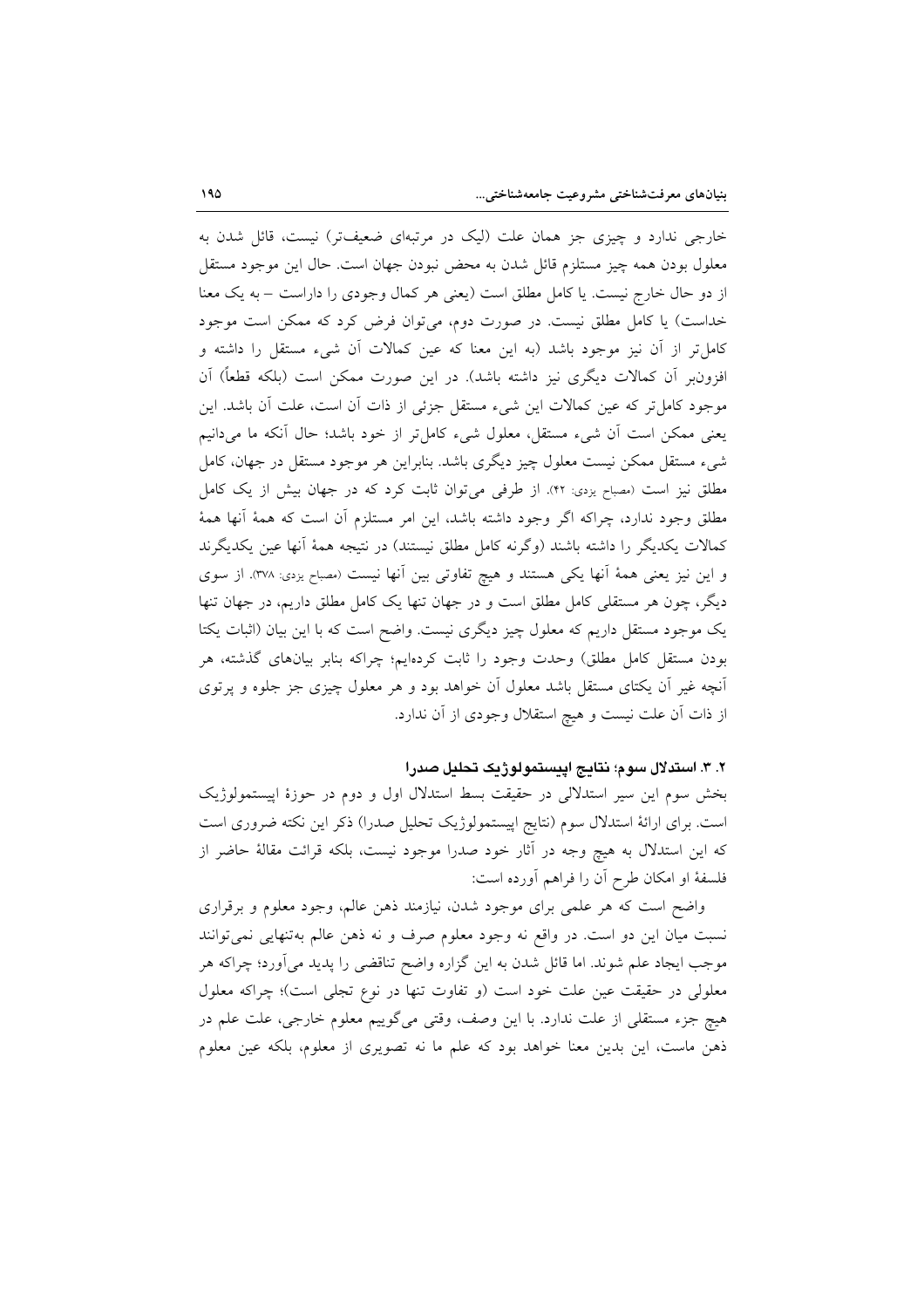خارجي است. در واقع ما در ادراک با دو شيء، يکي علم و ديگري معلوم مواجه نيستيم، بلکه معلوم عین علم است و «حاصل شدن علم برای ما در حقیقت بهمعنای حاصل شدن معلوم برای ماست، زیرا علم عین معلوم بالذات است، چراکه ما برای علم هیچ معنایی جز حصول معلوم برای خود متصور نیستیم و حصول و حضور شیء چیزی جز وجودش نیست» (الطباطبایی، ۱۴۳۱: ۱۷۴). بنابراین ازآنجا که هر معلولی در حقیقت خودِ علت است، علم علت به معلول از سنخ علم شيء به خودش است (شيرواني، ١٣٨٨: ۵٨).

این مبحث آنچنان که پیش از این گفته شد، تحت عنوان «اتحاد عاقل و معقول» شناخته می شود. اتحاد عاقل و معقول، بیانگر تلازم ذاتی عاقل و معقول به یکدیگر و انفکاکناپذیری آنهاست؛ بهگونهای که می توان آن دو را یک شیء واحد انگاشت (حسروپناه و پناهی آزاد، ۱۳۸۸: ۱۸۶). صدرا خود نحوهٔ پیدایش علم را در ذهن از طریق اتحاد وجودی با یک موجود عقلانی جامع همة معقولات مي داند:

«... پس مشخص شد که مفیض صورتهای جزئی علمی جوهری مثالی و جدای از ماده است که همهٔ صورتهای مثالی جزئی بهصورت علم اجمالی نزد آن است و نفس به مقدار استعدادش با آن متحد می گردد (خسروپناه و پناهی آزاد، ۱۳۸۸: ۱۸۶).

در حقیقت معنای مورد قبول ملاصدرا از اتحاد، صیرورت موجود است، بهنحوی که مفهوم یا ماهیتی که در ابتدا بر آن صادق نبوده، در اثر استکمالی که در آن پدیدآمده بر آن صدق کند (صدرالدين شيرازي، ١٩٩٠: ٣٢٥). بهنحو مختصر مي توان گفت بنابر اين عقيده، نفس حقيقتي ذومراتب است؛ و تعدد و تکثری بین نفس و قوای نفسانی و صور ادراکشده وجود ندارد و این گونه نیست که سخن از سه شیء مستقل مدرک، مدرک و ادراک باشد، بلکه: ١. اثبات می شود که جوهر نفس با قوای نفسانی تباینی ندارد (وحدت مدرک و ابزار ادراک) (صدرالدین شیرازی، ج ۸: ٢٢١)؛ ٢. نسبت هر قوه بهصورت ادراكي مانند ماده است به همان صورت، نه مانند جوهر به عرض یعنی این گونه نیست که نفس یک امر متحصل باشد، بلکه نفس با پذیرفتن صورت مدرکه در هر مرتبهٔ ادراکی عین أن مرتبه میشود؛ و در واقع نفس به أن صورت مستکمل می شود (وحدت مدرک و مدرک) (مطهری، ۱۳۷۸: ۷۷).

در توضیح مطلب اول باید گفت که در تشریح مراتب مختلف نفس نسبت به ادراک، می توان گفت صورت انگاشتن علم برای نفس از مبنای دیگر ملاصدرا پیرامون نفس و بدن منشأ می گیرد. به این ترتیب که از نظر او نفس در ابتدای حدوث امری/ صورتی مادی است که می تواند پذیرای صورتهای گوناگونی باشد. نفس از دیدگاه ملاصدرا همانند دیگر جواهر مادی پیوسته در مسیر حرکت بهسمت تجرد است؛ با این تفاوت که نفس در مسیر خود که هنوز در حکم ماده است با پذیرش علم که امری مجرد است از قوه به فعلیت مبدل می شود و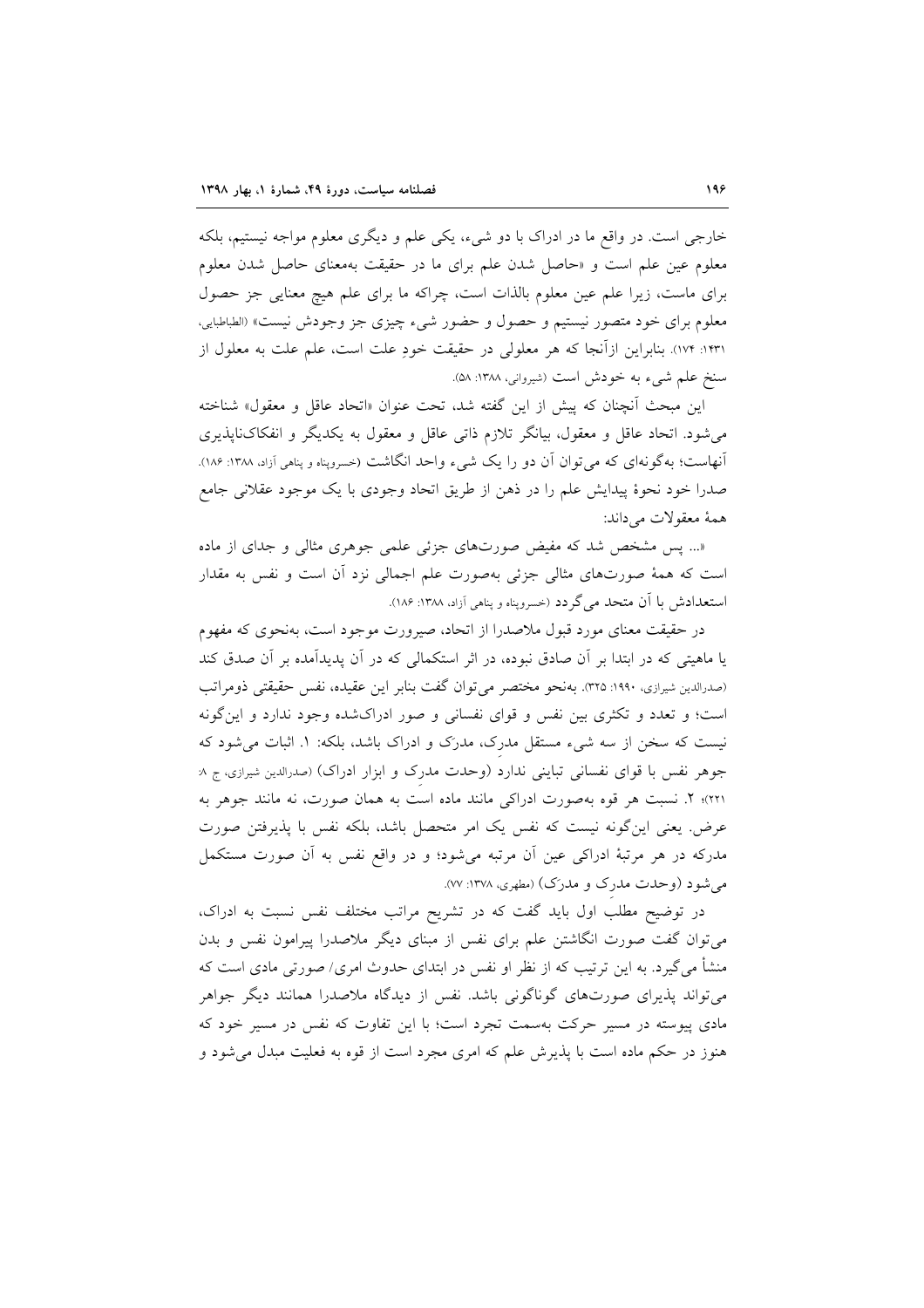در واقع سرعت حركت او بيشتر مي شود (علمي سول، ١٣٩٢: ٩١). لحظهٔ أغاز تجرد (كسب اولين صورت علمي) لحظة تولد فاعل شناسا (ذهن) و توانايي خلاقيت و انشاء اوست؛ يعني يس از أنكه ذهن مجرد شد و فعليت يافت، توانايي خلاقيت ميءابد و ميزان وصول به مقام خلاقيت، مرتبهٔ آن محسوب میشود. به این ترتیب وجود، از قوه به فعلیت تبدیل میشود و ارتقا می یابد (صدرالمتألهین، ۱۹۸۷: ۲۶۴ و ۲۹۲). این فعلیت در اولین مراتب، حسی است و سپس خیالی و در نهايت عقلاني (صدرالمتألهين، ١٣٨٢: ١٥١). به اين معنا كه نفس با حركت خويش بهسمت تجرد، بهتدریج فعال میشود و مراتب حسی، خیالی و حتی عقلی را طی میکند. ملاصدرا از این مراتب با عنوان عوالم خيالي يا مثالي و عقلي نفس نام مي,برد. بنابر أنچه تاكنون بيان شد، حصول صور عقلی و خیالی حکایت از تحول ذاتی نفس می نمایند (بهایی لامیجی، ۱۳۷۲: ۱۳۶). در اندیشهٔ ملاصدرا، نفس امری متحصل و محقق نیست، بلکه امری مادی است که با اولین ادراک، فعلیت یافته و عالم میگردد و پس از آن، نسبت هریک از مراتب نفس که عین خود اوست با هر صورت ادراکی بهمنزلهٔ یک ماده و صورت است (صدرالمتألهین، ۱۳۸۷: ۴۵). بنابراین هر ادراک و علمی بهمنزلهٔ یک ماده و صورت متمایز است و از آنجا که وجود علم، همان وجود عالم است و عالم همان وجود نفس است، مطابق با اصل «جسمانية الحدوث» و «روحانية البقاء» نفس و حرکت جوهری، از جسمانیت خارج میشود و در هر لحظه با هر ادراک، صورت خاصی می یابد و پیوسته در حال تکامل است؛ می توان نتیجه گرفت که ادراکات هر فرد برای خود آن فرد نیز در هر لحظه، متمایز از لحظهٔ قبل و متکامل است (علمی سول، ۱۳۹۲: ۹۴). در تشریح اثر ماده و خواص آن قبل از حصول علم، باید گفت که ماده نقش «علت معده» را در ایجاد علم دارد، بهنحوی که با عدم وجود مادهٔ خارجی صورت حسی نیز ایجاد یا افاضه نمي شود (صدر المتألهين، ١٩٩٠: ٩٥). به عقيدهٔ او متحد بودن جوهر محسوس با قوهٔ حسی و صورت متخیله با قوهٔ خیال و معقول با عقل نیز به وحدت نفس خدشهای وارد نمیکند و این از شگفتی های اسرار وجود است (صدرالمتألهین، ۱۳۸۷: ۲۵).

از طرفی صدرا معتقد است که هر فرد می تواند با صعود در مراتب وجودی (سیر الی الله) بهتدریج محدودیتهای وجودی خود را کمتر کند و از نظر مرتبه به آن وجود یکتا نزدیک شود، تا جایبی که به مرتبهٔ «عقل مستفاد» برسد که مرتبه رفع حجابهای مادی و آگاهی به همهٔ معقولات است (شیروانی: ۹۸). در واقع عقل مستفاد مرتبهای است که در آن استعداد عقل نظری انسان به فعلیت می رسد و به مشاهدهٔ معقولات دست می پابد (ن ک: صدرالدین شیرازی، ۱۳۶۰).

با اين بيان راه براي مقايسة زيستجهان هوسرلي با مفهوم مرتبة وجودي در فلسفة صدرا گشوده می شود؛ چراکه مطابق أنچه گفته شد، می توان از ایدهٔ زیستجهان برای درکی انضمامی تر و کاربردی تر از مرتبهٔ وجودیه بهره برد. چنین درکی با واکاوی اثرات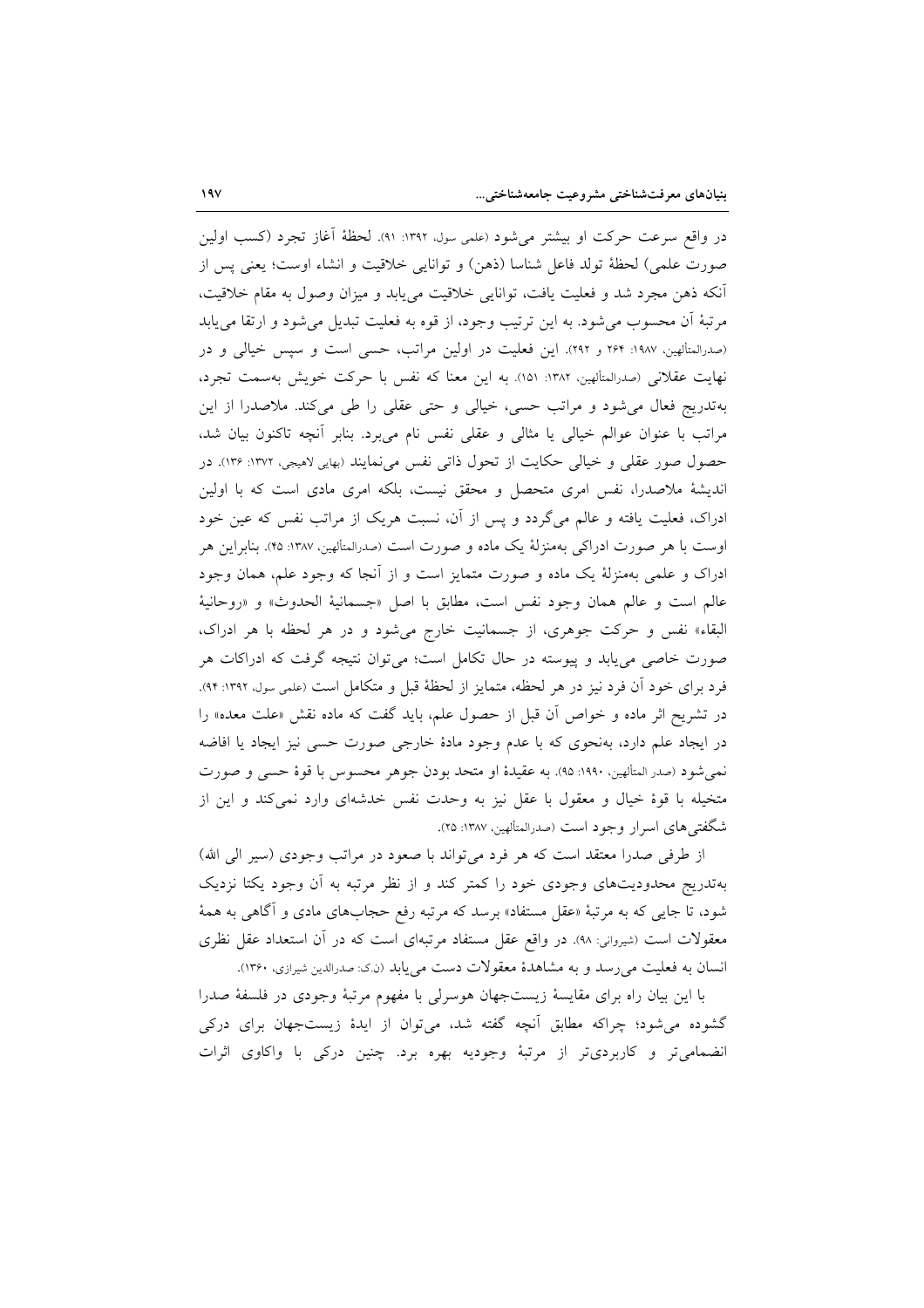معرفتشناختی مرتبهٔ وجودی هر فرد بر دستگاه معرفتی وی ممکن میشود. توضیح اینکه همهٔ ما در طول زندگی با مفاهیم کلی و عامی سر و کار داریم (که در بحث فعلی می توان هر سنت. قانون یا حتی اَرمانگرایی را مصداقی از اَن دانست) که برای ادراک اَنها هم با اشتراک نظر و هم با اختلاف نظر مواجهیم. برای مثال واژههایی چون عدالت و آزادی، در وهلهٔ اول بهصورت مفاهیمی کلی برای همه قابل درکاند، اما وقتی به تفسیر جزئیات و انطباق مصادیق آنها نوبت میرسد، اگر نگوییم بهازای هر فرد، حداقل بهازای هر گروه اجتماعی یا مکتب تفاسیر متفاوتی از آنها ارائه می شود.

حال پرسش اساسی اینجاست که چنین اختلافاتی در مفاهیم کلی علی رغم اشتراک نظر اوليه، از لحاظ تفهمي ناشي از چيست؟ مطابق أنچه گفته شد، فهم هر كس از معقولات به میزان استعداد وی در ادراک افاضات عقل اول است که این استعداد نیز خود تابعی است از مرتبهٔ وجودیه. یعنی این استعداد فرد است که میزان فهم او را در اتحاد با عقل اول و کیفیت تجلَّى أن رقم ميِّزند (الطباطبايي، ١٢٣١). حال مي توان اين پرسش را مطرح كرد كه اين استعداد دقیقاً چیست و چگونه در هر فرد یدید می آید؟

با پذیرش این امر مهم، یعنی اینهمانی استعداد معرفت و مرتبهٔ وجودیه، پرسش دیگری مطرح میشود: مرتبهٔ هر فرد و بهتبع آن آگاهی او را چه چیزی تعیین میکند؟

برای پاسخ به این پرسش باید سیر اَفرینش نفس را بررسی کرد. به نظر میرسد مرتبهٔ نفس در مرحلهٔ آغازین آفرینش خود، بهنحوی غیرارادی در مرتبهای خاص خود انشا می شود؛ چراکه هر گونه اثرگذاری پیشینی ارادهٔ نفس بر مرتبهٔ اولیهاش، مستلزم وجود آن پیش از آفرینش است که تناقض چنین امری بدیهی است.<sup>۱</sup> اما در مراحل بعد (همان $d$ ور که گفته شد)، هر مواجههٔ نفس با هستی در سیر رتبی آن اثرگذار خواهد بود. در حقیقت، پس از آفرینش اولیه، پس از هر انفعال، نفس نه صرفاً از لحاظ آگاهی که از لحاظ وجودی نیز تغییر می یابد و رتبهٔ وجودی آن دچار صعود و نزول میشود. این که تغییر وجودی دقیقاً به چه میزان و چگونه است، طبعاً مشخص نیست. ممکن است انفعال نفس در هنگام مشاهدهٔ یک خودکار اثرات وجودی متفاوتی نسبت به انفعال آن در هنگام مشاورهٔ یک صحنهٔ گناهآلود داشته باشد. اما آنچه طبق مقدمات یادشده تردیدی در آن نیست، این است که هر تجربهٔ زیستم اثرات وجودي بر رتبهٔ فرد در هستی و بهتبع آن استعداد وي در ادراک هستی دارد.

۱. شاید این مفهوم را بتوان با مفهوم «پرتابشدگی»، «افکندگی» و یا «بودگی دازاین» در اندیشهٔ هایدگر مقایسه کرد که از نوعي فهم ماقبل شناختي سخن مي گويد. ر.ک جمادي، همان، ص ١٨١.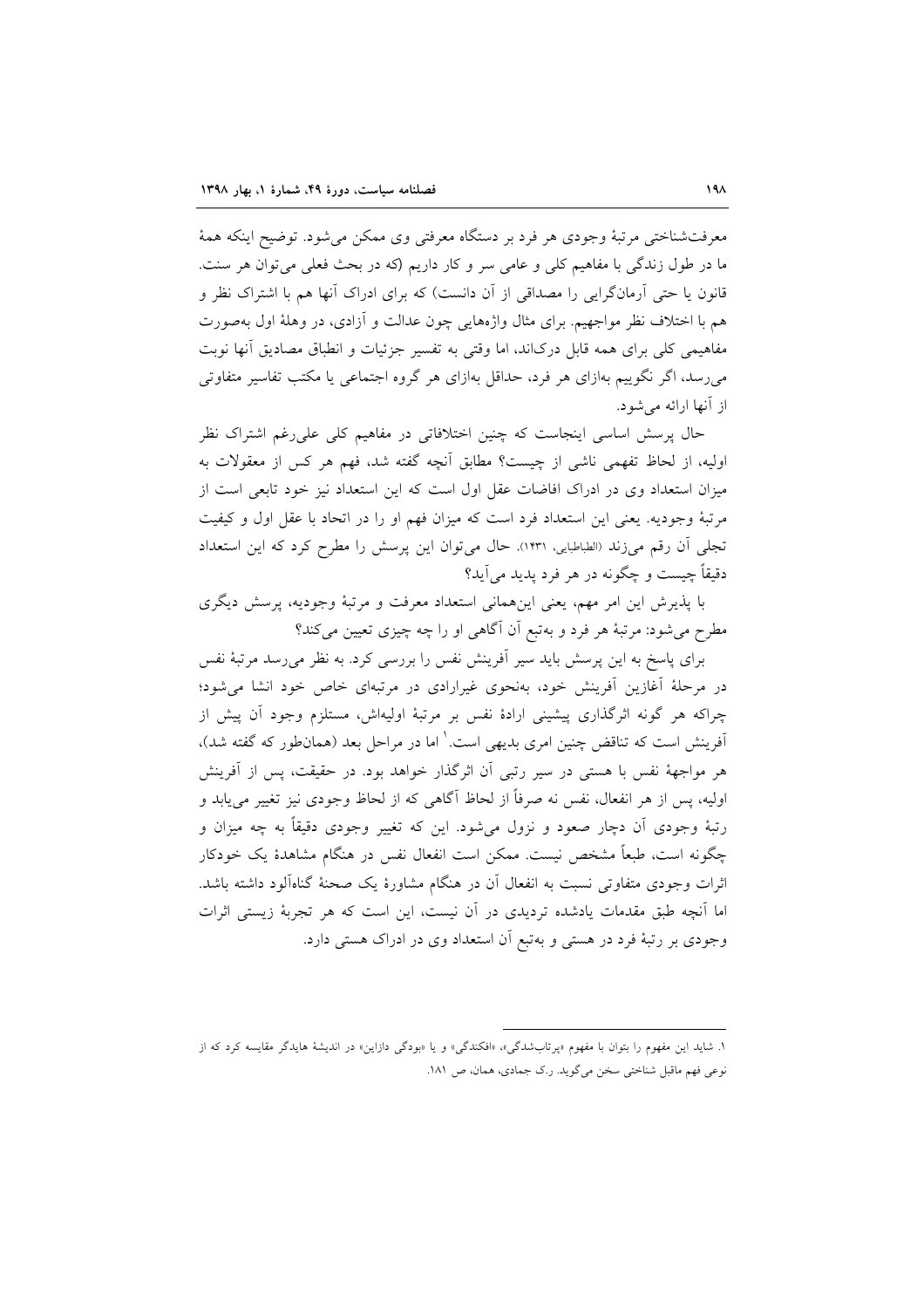چنینی قرائتی از ارتباط میان تجربهٔ زیستی، مرتبهٔ وجودی و معرفت دو نتیجهٔ بسیار مهم دار د: `

نخست اینکه برپایهٔ چنین استنتاجی باید پذیرفت که آگاهی بشر متأثر از نوعی ناخودآگاه برآمده از تجربیات زیستی وی است که بهنحو گریزناپذیری بر مرتبهٔ وجودی او و در نتیجه استعداد وی در ادراک هستی اثرگذار است. زیرا براساس مطالب گفتهشده، هر فرد از پس مرتبهٔ وجودی خود – که خود برآمده از تجربه زیستی اوست– با معقولات و مفاهیم اتحاد وجودي يافته و به آنها علم مي يابد. از اين منظر، مرتبهٔ وجودي صدرايي در پيوند نزديكي با زیستجهان هوسرلی قرار میگیرد. مشخصی اصلی زیستجهان هوسرلی نه در اثرپذیری معرفت از تجربهٔ زیسته بلکه در ناخودآگاهی و گریزناپذیری این اثرپذیری است. در واقع می توان مرتبهٔ وجودی را از حیث معرفتشناختی مجموعهای از رسوبات ذهنی دانست که موجب می شود فرد بهنحوی گریزناپذیر تنها برشی از هستی را که استعداد درک آن را دارد به نظاره بنشیند و تنها از جایگاه خود در هستی بتواند به جهان معنابخشی کند. بر این اساس می توان مطابق جدول زیر، میان مرتبهٔ وجودیه و زیستجهان فردی نسبت برقرار کرد:

|                 | زيستجهان                                   | مرتبه وجوديه                             |
|-----------------|--------------------------------------------|------------------------------------------|
| نسبت عالِم با   | معلوم تنها در چارچوب زيستجهان              | حقیقت معلوم هرگز برای عالم قابل درک      |
| معلوم از لحاظ   | برای عالم قابل درک است.                    | نیست، بلکه ممکن است عالم در هر مرتبه از  |
| شناختي          |                                            | وجود درکی متفاوت از حقیقت معلوم داشته    |
|                 |                                            | ىاشد                                     |
| نسبت عالم با    | عالم به معلوم التفات مي كند. جدايي عالم    | ميان عالم و معلوم اتحاد برقرار مى شود.   |
| معلوم از لحاظ   | از معلوم غیرممکن است و این دو بدون         | براساس تفسیر تشکیکی از علت و معلول،      |
| وجودى           | هم بيمعنايند.                              | معلوم در حقیقت وجود مستقلی نیست، بلکه    |
|                 |                                            | پرتوی از وجود عالم است.                  |
| معنابخشي        | به   بخشی از معنای هر پدیده، ناشی از معانی | مرتبهٔ وجودیه هر فرد، خوداگاهی است که هر |
| پديدارها        | از پیش بدیهی انگاشته شده است که بر         | فرد در پرتو آن جهان را ادراک میکند و چون |
|                 | صحت آنها استدلال نمیشود. این معانی         | به ماورای آن دسترسی ندارد، فهم او از پیش |
|                 | ممان زيستجهاناند.                          | صحیح فرض میشود و مبنای هر فهمی است.      |
| امكان رسيدن به  | صدق و کذب تنها در چارچوب هر                | در دايرهٔ علم حصولي صدق و كذب صرفاً در   |
| حقيقت معانى     | زیستجهان دارای معناست، اما در              | چارچوب زیستجهان دارای معناست. تنها       |
| (معناداری صدق و | زیستجهانهای مختلف قابل داوری               | دریچه برای رسیدن به حقیقت علم حضوری      |
| كذب)            |                                            |                                          |

١. باز هم تأكيد بر اين مهم ضرورى است كه دو استنتاج يادشده را نمىتوان به صدرا نسبت داد، بلكه صرفاً ناشى از خوانش نگارنده از فلسفهٔ صدرایی در مقالهٔ حاضر است.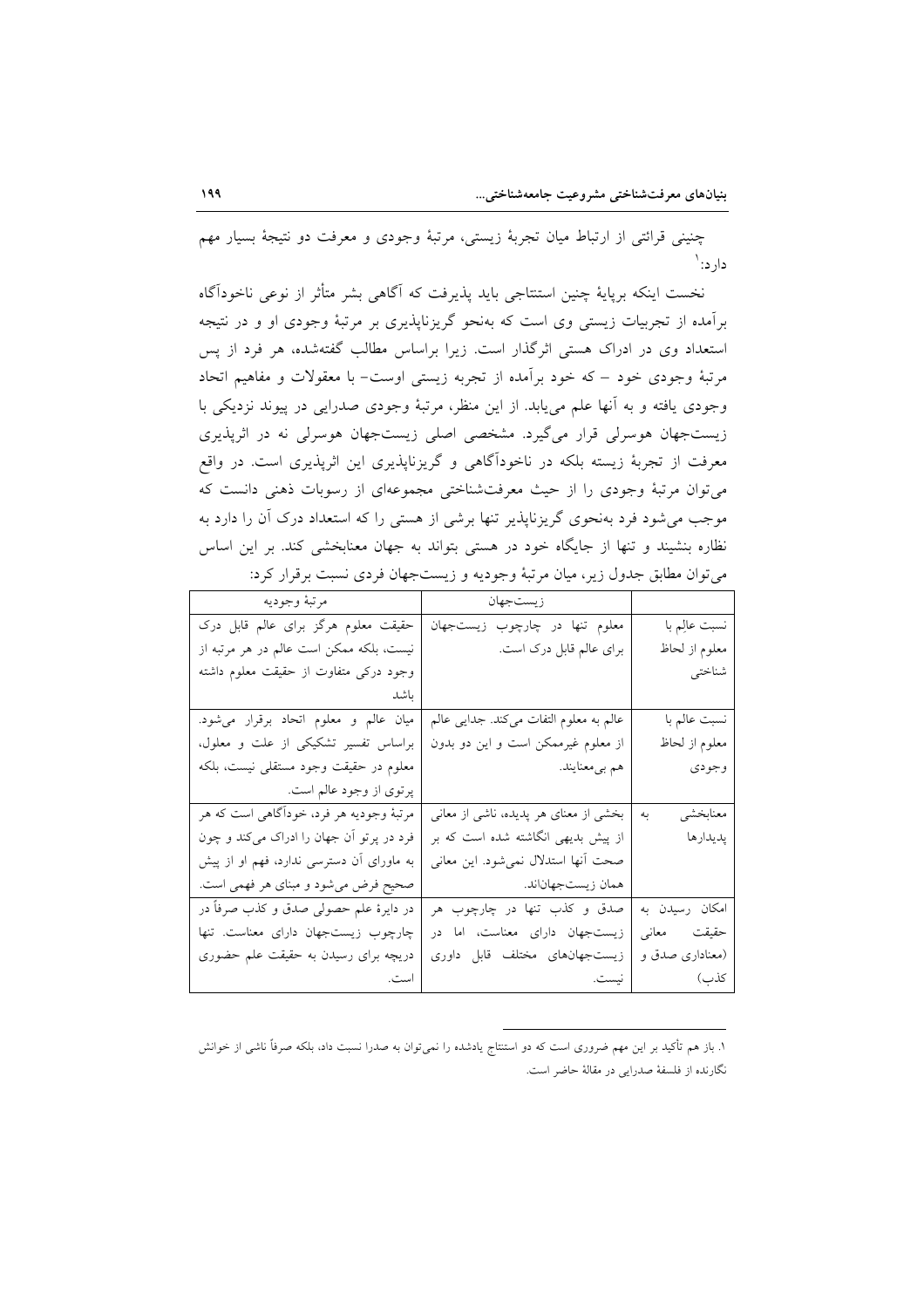دومين نتيجة قرائت زيستجهاني از مرتبة وجوديه، گشوده شدن امكان سخن گفتن دربارة «مرتبهٔ وجودیه گروهی» است. اگر مرتبهٔ وجودیه چیزی جز تجربهٔ زیسته فرد و انفعال و اتحاد وی با وجوه مختلف هستی نیست، باید انسانهایی که از تجربیات زیستی «تا حدی مشترکی» برخوردار بودهاند، از «مرتبهٔ وجودی تا حدی مشترک» نیز برخوردار باشند. ترجمان این گزاره از منظر معرفتشناختی، امکان وجود نوعی «ناخوداًگاه مشترک گروهی خواهد بود که امکان معرفت بین|لاذهانی را پدید می]ورد. این ناخوداگاه مشترک در حقیقت رسوبات ذهنی است که از تجربیات جمعی افراد یک گروه پدید می آیند. در حقیقت این ناخودآگاهی جمعی در همدلی تفهمی – بهمعنای وبری– افراد برای عضویت در گروههای ملی، قبیلهای، ایدئولوژیک و … تأثیر مستقیم، غیرارادی و تعیینiاپذیر دارد.

توجه به این نکته ضروری است که منظور از اشتراک نسبی در مرتبهٔ وجود، صرفاً زندگی در یک جغرافیای مشترک نیست. بلکه هرگونه تجربهٔ زیستی مشترک اعم از جغرافیایی، فرهنگی و روانی را شامل میشود. به همین دلیل ممکن است دو فرد در دو جغرافیایی کاملاً متفاوت در مرتبهٔ مشابهی از وجود بوده و حیات روانی بهنسبت مشابهی – حداقل از برخی ابعاد- داشته باشند. این تلقی از مرتبهٔ وجودی جمعی تشابه بسیار زیادی با مفهوم «وحدت روحي» در آثار هوسرل دارد. وحدتي كه جمله زير نمونهٔ بارزي از آن است:

«ما میپرسیم: شکل روحی اروپا را چگونه باید خصلتشناسی کرد؟ منظور ما از اروپا، اروپای جغرافیایی نیست ... در اینجا عنوان اروپا آشکارا به وحدت روحی زندگی، فعالیت، خلاقيت، با همه غايات، علايق، دغدغهها و تلاش هايش، با فراوردههاي هدفمندش، با نهادها و سازمانهایش ارجاع دارد. در اینجا انسانهای منفرد در بسیاری جوامع در سطوح مختلف به عمل میپردازند: در خانوادهها، در قبیلهها، در ملتهایی که همگی از درون و بهطرزی روحي و همان طور كه گفتم در وحدت يک شکل روحي به هم پيوند يافتهاند» :Husserl, 1970)  $.273 - 274$ 

#### نتىجە

در اینجا برای بررسی ثمرهٔ مباحث یادشده سعی میشود نتایج قائل شدن به نوعی مرتبهٔ وجود جمعی در فهم معرفتشناختی مشروعیت جامعهشناختی بررسی شود. ازآنجا که در مقالهٔ حاضر نظریهٔ وبر پیرامون مشروعیت مبنا قرار داده شده است، انگارههای پیش گفته را دربارهٔ هر یک از منابع مشروعیت از منظر وی یعنی کاریزما، سنت و قانون می آزماییم.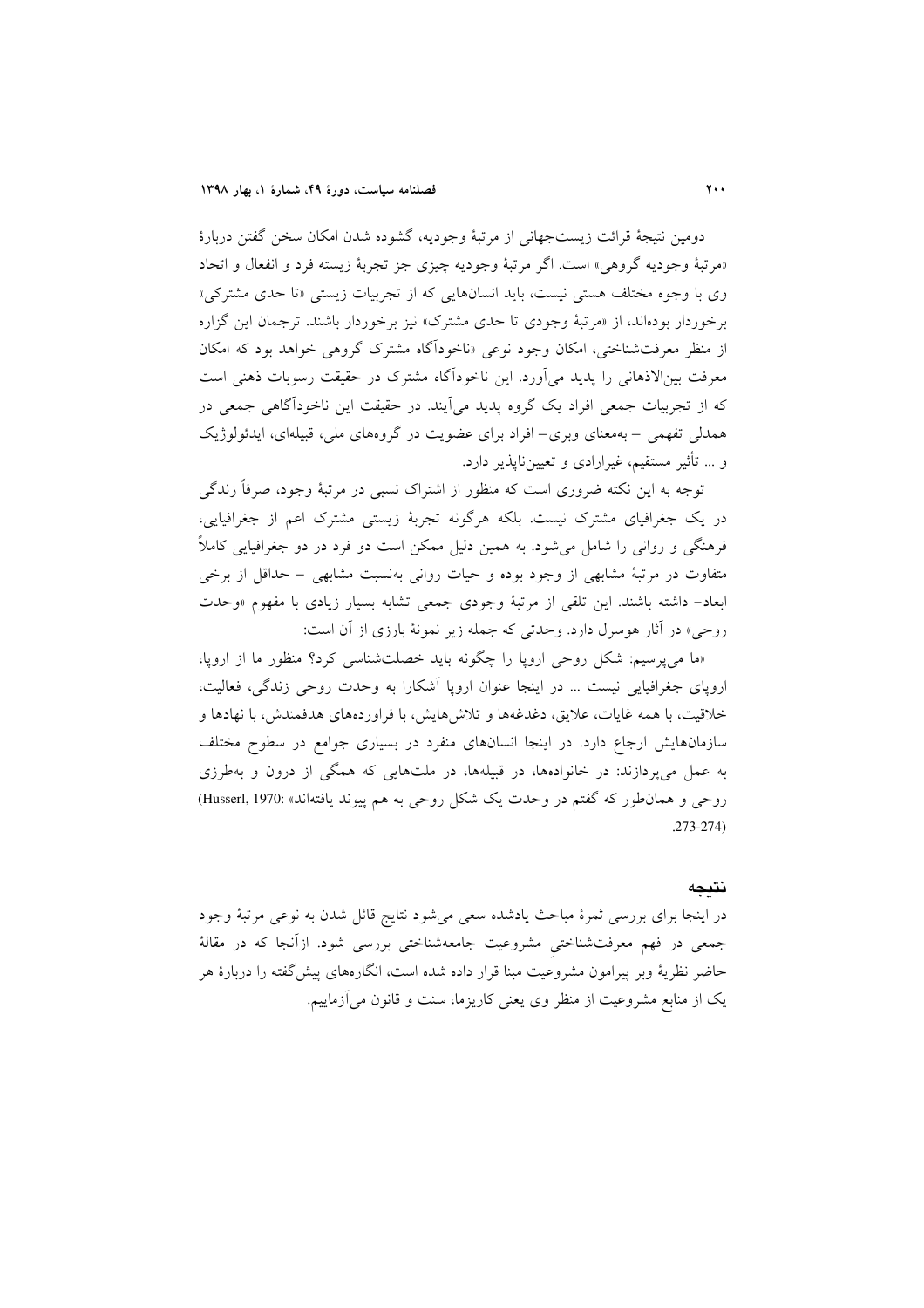۱. کاریزما و قرائت زیستجهانی از مرتبهٔ وجودیه

نتیجهگیری مهم معرفتشناختی از مباحث قبل در مورد کاریزما، امکانپذیر شدن بروز اختلاف قرائتها دربارهٔ سیرهٔ رهبران کاریزماتیک پس از مرگ آنهاست. به نظر میرسد این پرسش اساسی را که چرا حلقهٔ نزدیک یاران یک رهبر کاریزماتیک (با اینکه تقریباً همگی به یک اندازه او، مواضع و سیرهاش را درک کردهاند) پس از او، انتزاع خاص خود را نسبت به مفاهیم کلی مستتر در سیرهٔ او دارند و عَلَم فرقهٔ جدیدی را بر میافرازند، بتوان به کمک قرائت زیستجهانی از مرتبهٔ وجودیه پاسخ گفت؛ بهگونهای که میتوان تجربهٔ زیستی مشترک و بهتبع، مرتبهٔ وجودی مشترک هر فرقه را در قرائت ایشان از آرمانهای رهبر مؤثر دانست.

## ۲. سنت و قرائت زیستجهانی از مرتبهٔ وجودیه

بارزترین وجه تأثیر ناخودآگاهی جمعی را میتوان در گرایشهای قومی، قبیلهای و نژادی دانست. اینکه بدون هیچ دلیلی در مقاطع مختلف تاریخی، نژاد سفید خود را برتر از سیاهان می پنداشته است، اینکه فارغ از هر مباحثهٔ استدلالی جدی و فلسفی، از میان اقوام اروپایی تنها نژاد ژرمن به این نتیجه می رسد که شایستهٔ حکمفرمایی بر جهان است (و به استناد همین نتیجهگیری جنگ جهانی دوم را به بشریت تحمیل میکند) و سرانجام اینکه ملل عرب حتی پس از گذشت صدها سال، هنوز گرایش به تفکیک عرب و عجم را در خود حفظ کردهاند، جملگی در ناخوداًگاه جمعی ریشه دارند. باید توجه کرد که منظور از ناخوداًگاه جمعی، تأکید بر این نکتهٔ اساسی است که چرا بخشی از سنت، در عصری خاص و میان برخی جوامع از عقلانیت و حقانیت بیشتری برخوردار میشود؟ اگر نوعی ناخودآگاه جمعی برآمده از تجربیات زیستی مشترک انگیزهٔ ریشهای تولید این عقلانیت نیست، چرا همهٔ افراد آن جامعه در عصری خاص فارغ از میزان علم و دانش چنین گرایشهایی را عقلانیتی را میدانند؟

در حقیقت اثر اصلی این ناخودآگاه جمعی بر تلقی اجتماع از سنت، نه در اثبات عقلانی بودن آنها بلکه در از بین بردن انگیزههای کاوش عقلانی در مورد آنهاست؛ بهگونهای که اجتماع (فارغ از نقش اقشار مختلف) نوعی میل به بدیهی|نگاری این سنتها می یابد. ریشهٔ این میل جمعی را جز در حیات روانی افراد آن اجتماع و وجود نوعی ناخودآگاه جمعی که از پس آن ادراک جهان صورت میگیرد نمی توان یافت. این ناخودآگاه جمعی نیز از لحاظ انتولوژیک چيزي جز مرتبهٔ وجوديه گروهي نيست.

## ۳. قانون و قرائت زیستجهانی از مرتبهٔ وجودیه

چالش اصلی که درک زیستجهانی از مرتبهٔ وجودیه برای أنچه وبر مشروعیت قانونی یا عقلانیت بوروکراتیک می نامد، پدید می آورد، پیرامون این مسئلهٔ مهم است که چرا قوانینی که توسط افراد یک جامعه نهاده شده است، در همان جامعه اختلاف تفسیر ایجاد می کند؟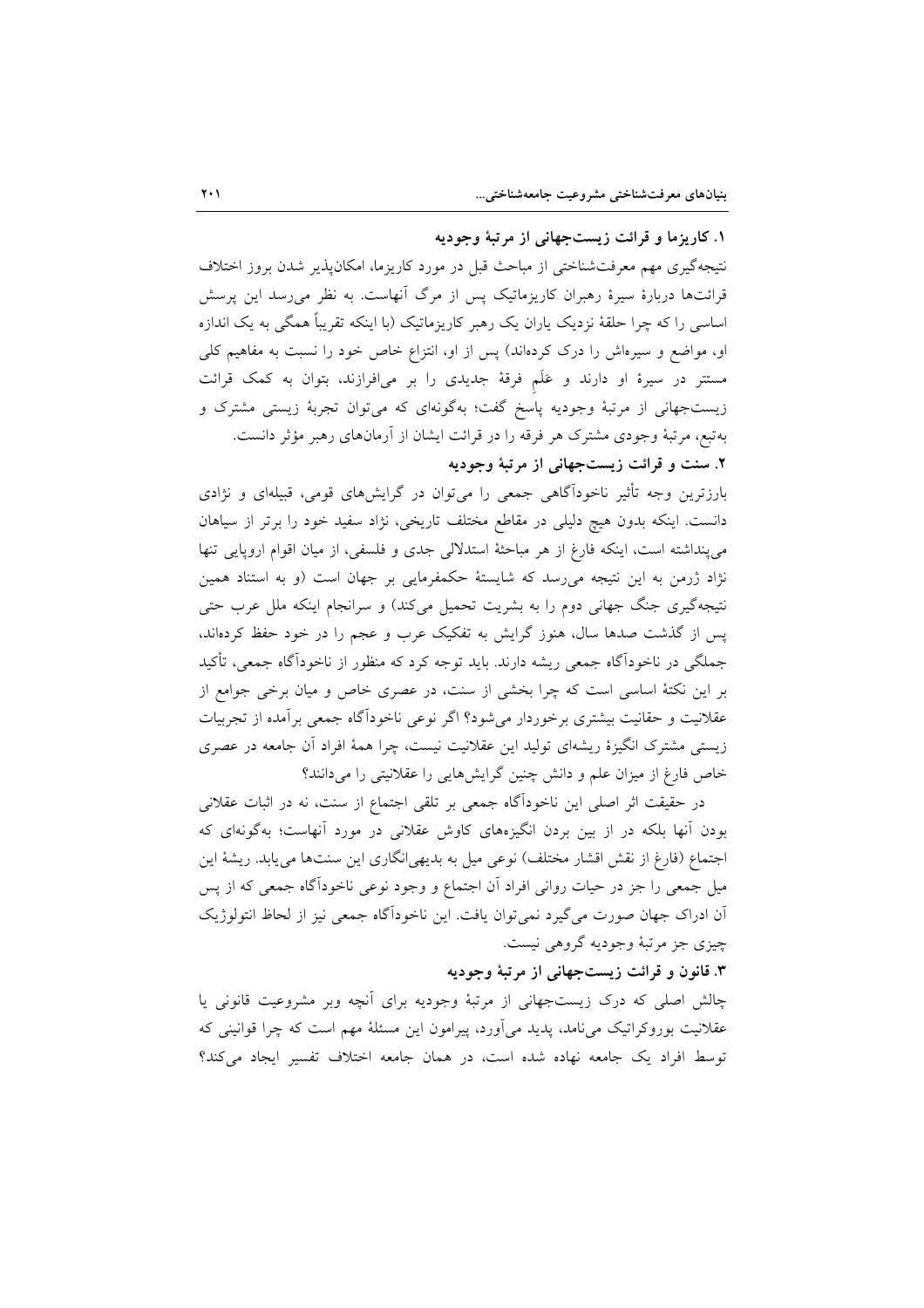بهعبارت دیگر، منشأ نیاز نظامهای سیاسی به نهادهای مفسر قانون چه بوده و چرا تودهٔ مردم هر گز نمی توانند در عمل در مورد مفاهیم کلی قانونی اجماع کنند؟ به نظر می رسد نیاز دائمی به نهادهای مفسر قانون، نمادی اَشکار از عجز بشر در تفسیرناپذیر نمودن مفاهیم کلی است. بدیهی است که پیشتر دربارهٔ علت اپستیمولوژیک این ناتوانی در مبحث افاضهٔ مفاهیم کلی از عقل اول و اتحاد وجودي افراد با ذوات معقولات به ميزان سعهٔ مرتبه وجوديشان توضيح داده شد. در حقیقت افراد بهسبب اشتراک وجودی در حقیقت هستی، از نوعی اشتراک مبهم در درک مفاهیم کلی آگاهاند؛ اما بهسبب اختلاف در مراتب وجودی دچار نوعی اختلاف فهم پایانناپذیر و خارج از ارادهٔ خود میشوند که ناشی از نبود اتحاد کامل با عقل اول و احاطه بر معقولات است. در پایان اشاره به این نکته ضروری است که ارتباط دادن مقولهٔ تفسیر و فهم زيستجهاني از مرتبهٔ وجوديه، گسترهٔ فراخي را در زمينهٔ بررسي رابطهٔ بين فلسفهٔ صدرا و مباحث هرمنوتیک معاصر یدید می آورد که جز در مقامی شایستهتر پرداختن بدان بایسته نيست.

## منابع

الف) فارسى ١. ابن سينا (بيتا)، الشفاء (الالهيات). تحقيق ابراهيم مدكور، نشر ناصرخسرو. ۲. اکبریان، رضا (۱۳۸۶). م**ناسبات دین و فلسفه در جهان اسلام**، تهران: پژوهشگاه فرهنگ و اندیشهٔ اسلامی. ٣. بهايي لاهيجي (١٣٧٢). رسالة نوريه در عالم مثال، با مقدمه، تعليقات و تصحيح جلالالدين أشتياني، تهران: دفتر مطالعات ديني. ۴. جمادي، سياوش (١٣٩٢). زمينه و زمانهٔ يديدارشناسي، تهران: ققنوس. ۵. خاتمي، محمود (١٣٨١). «پديدارشناسي دين؛ زمينهها»، نشرية قبسات، سال هشتم، ش ٢٧. ۶. خاتمی، محمود (۱۳۸۲). **پدیدارشناسی دین**، تهران: پژوهشگاه فرهنگ و اندیشهٔ اسلامی. ۷. خسروپناه، عبدالحسین؛ و پناهی آزاد، حسن (۱۳۸۸). **نظام معرفتشناسی صدرایی**، تهران: پژوهشگاه فرهنگ و اندیشهٔ اسلامى ٨ رشيديان، عبدالكريم (١٣٨۴). هوسول در متن آثارش، تهران: نشر ني. ۹. ریتزر، جورج (۱۳۸۶). **نظریهٔ جامعهشناسی در دوران معاصر**، ترجمهٔ محسن ثلاثی، تهران: انتشارات علمی. ۱۰. سیاوشی، لیلا (۱۳۹۵). «طرح علم زیستجهان در اندیشهٔ متأخر هوسرل»، **نشریهٔ پژوهش۵های فلسفی**، ش ۱۸. ۱۱. شاکری، سید محمدتقی (۱۳۹۳). <mark>حیث التفاتی و حقیقت علم در پدیدارشناسی هوسرل و فلسفهٔ اسلامی</mark>، تهران: بوستان ۱۲. شیروانی، علی (۱۳۸۸). ت**رجمه و شرح نهایهالحکمه**، جلد ۳، قم: بوستان کتاب. ۱۳. صدرالدین شیرازی، محمد بن ابراهیم (۱۳۶۰). **الشواهدالربوبیه**، تهران: مرکز نشر دانشگاهی. ١۴. صدرالدين شيرازي، محمد بن ابراهيم (١٩٩٠). الحكمه المتعاليه في الاسفار العقليه الاربعه، ج٣، بيروت: دارالاحياء التراث العربي.

١۵. صدرالمتألهين (١٣٨٢). **الشواهد الربوبيه في مناهج السلوكيه**، ج ١، تصحيح و تعليق جلالالدين أشتياني، قم: بوستان كتاب